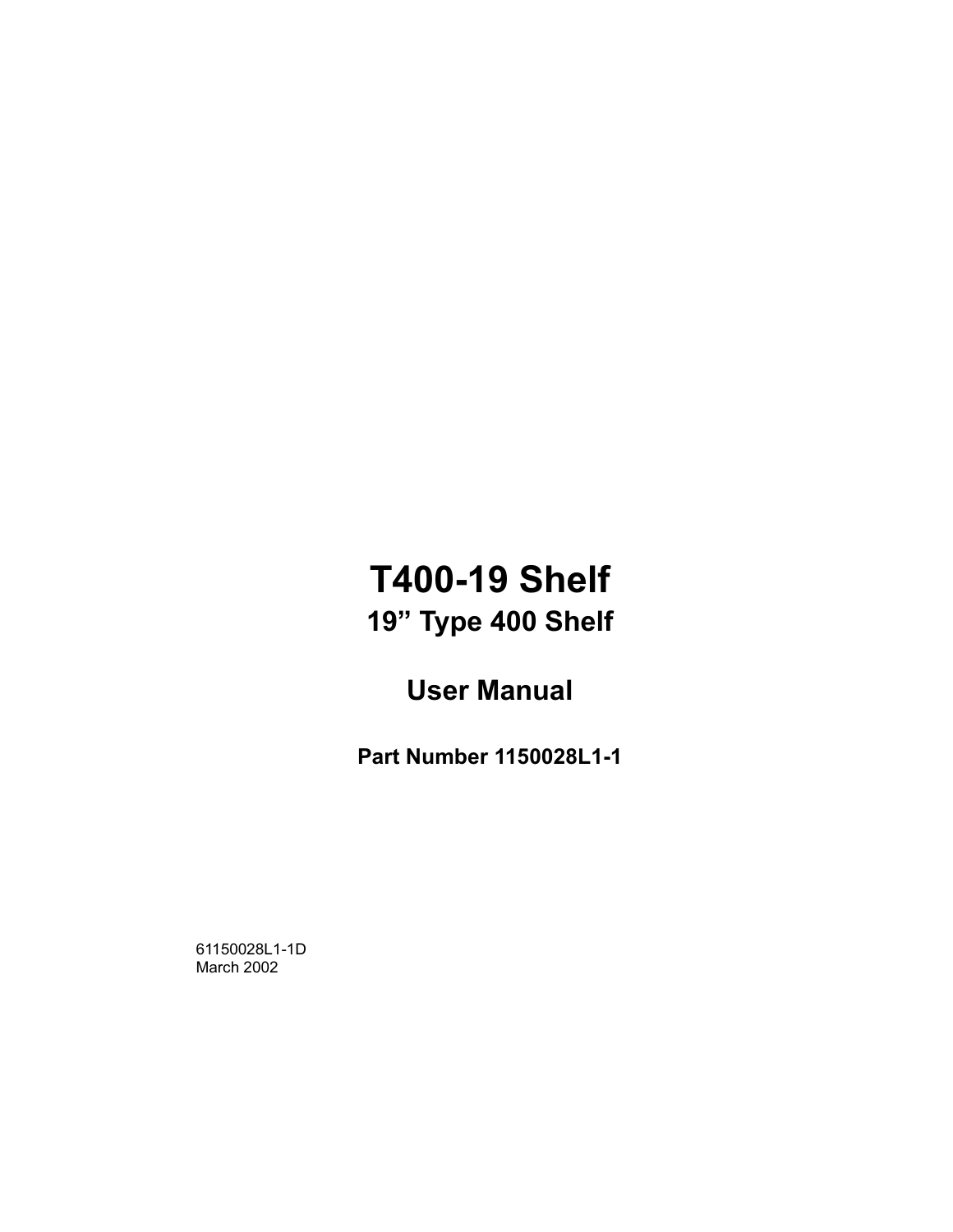<span id="page-1-0"></span>

901 Explorer Boulevard P.O. Box 140000 Huntsville, AL 35814-4000 (256) 963-8000

© 2002 ADTRAN, Inc. All Rights Reserved. Printed in U.S.A.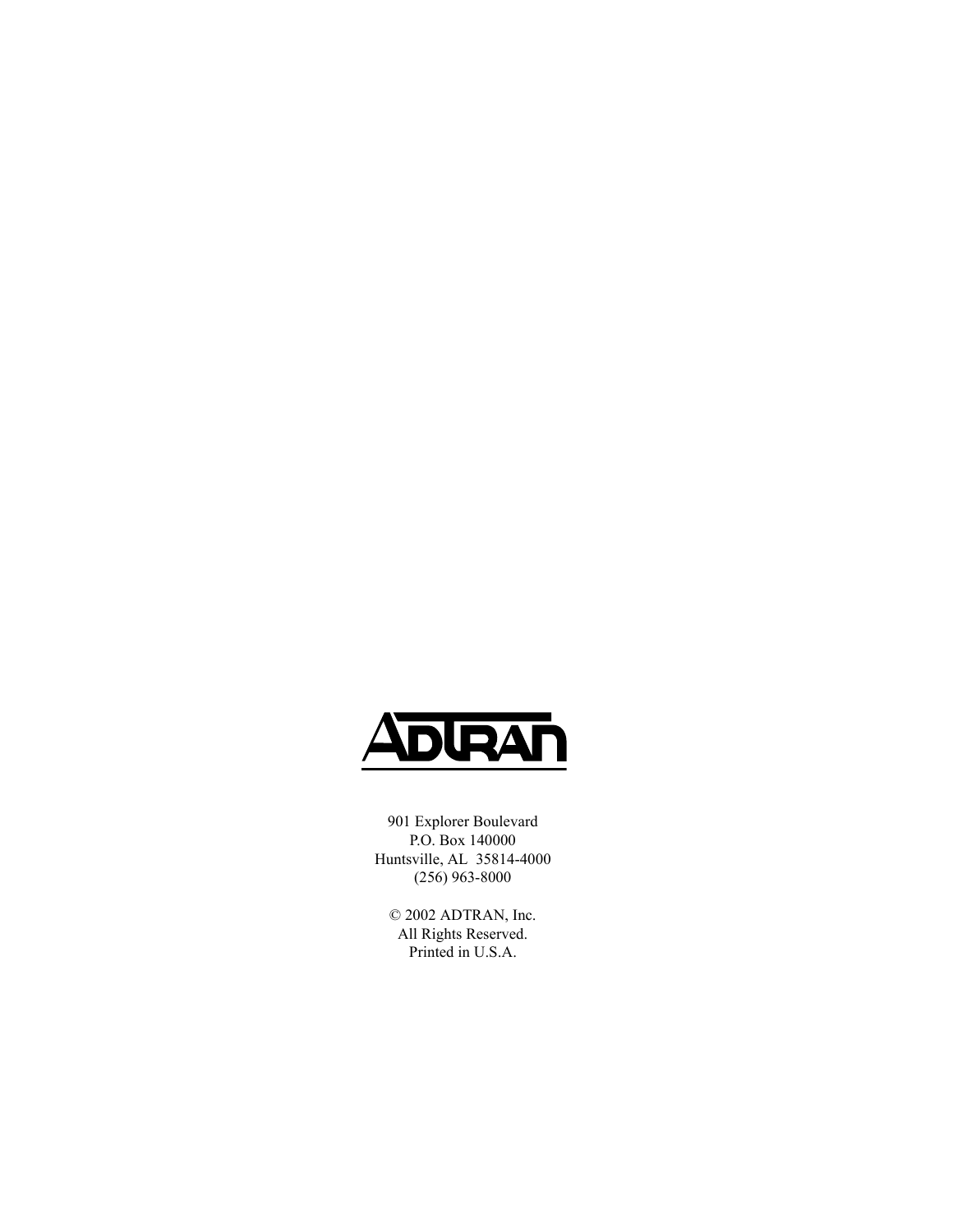The following conventions are used in this manual.



*Notes provide additional useful information.*



*Cautions signify information that could prevent service interruption.*



*Warnings provide information that could prevent damage to the equipment or endangerment to human life.*

#### **Important Safety Instructions**

When using your telephone equipment, please follow these basic safety precautions to reduce the risk of fire, electrical shock, or personal injury:

- 1. Do not use this product near water, such as near a bathtub, wash bowl, kitchen sink, laundry tub, in a wet basement, or near a swimming pool.
- 2. Avoid using a telephone (other than a cordless-type) during an electrical storm. There is a remote risk of shock from lightning.
- 3. Do not use the telephone to report a gas leak in the vicinity of the leak.
- 4. Use only the power cord, power supply, and/or batteries indicated in the manual. Do not dispose of batteries in a fire. They may explode. Check with local codes for special disposal instructions.

#### **Save These Important Safety Instructions**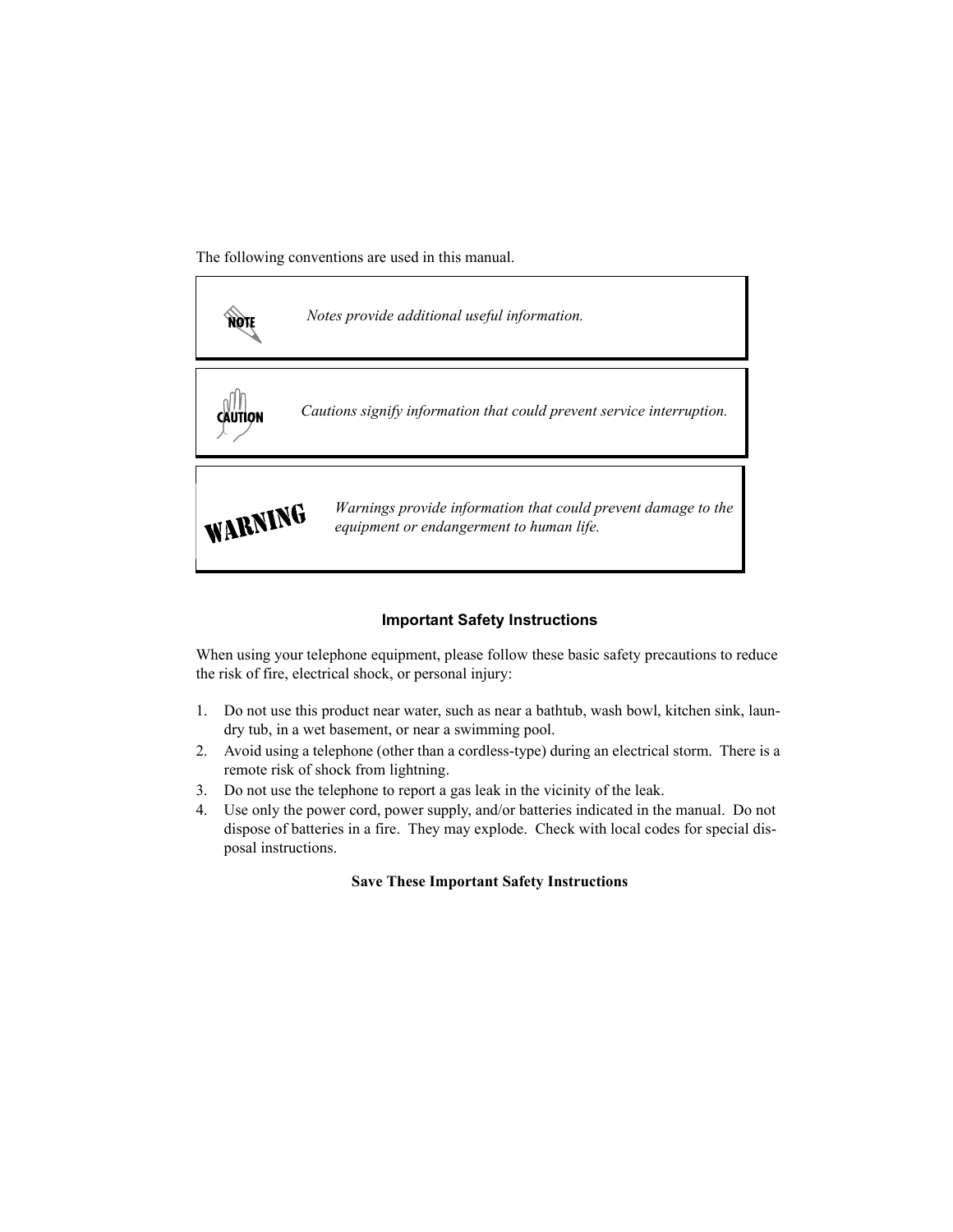#### <span id="page-3-0"></span>Federal Communications Commission Radio Frequency Interference Statement

This equipment has been tested and found to comply with the limits for a Class A digital device, pursuant to Part 15 of the FCC Rules. These limits are designed to provide reasonable protection against harmful interference when the equipment is operated in a commercial environment. This equipment generates, uses, and can radiate radio frequency energy and, if not installed and used in accordance with the instruction manual, may cause harmful interference to radio frequencies. Operation of this equipment in a residential area is likely to cause harmful interference in which case the user will be required to correct the interference at his own expense.

Shielded cables must be used with this unit to ensure compliance with Class A FCC limits.



*Change or modifications to this unit not expressly approved by the party responsible for compliance could void the user's authority to operate the equipment.*

#### **Canadian Emissions Requirements**

This digital apparatus does not exceed the Class A limits for radio noise emissions from digital apparatus as set out in the interference-causing equipment standard entitled "Digital Apparatus," ICES-003 of the Department of Communications.

Cet appareil nuerique respecte les limites de bruits radioelectriques applicables aux appareils numeriques de Class A prescrites dans la norme sur le materiel brouilleur: "Appareils Numeriques," NMB-003 edictee par le ministre des Communications.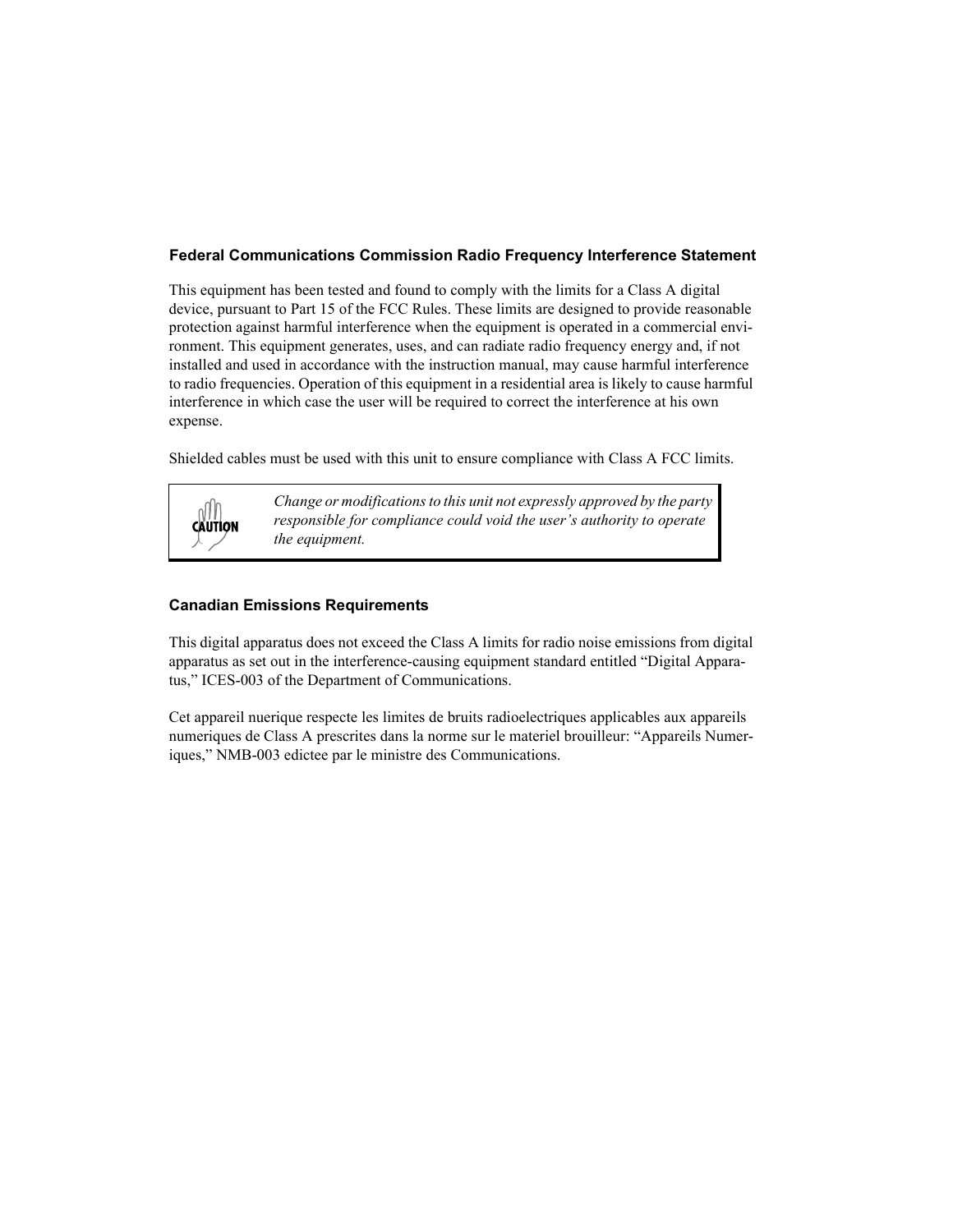#### <span id="page-4-0"></span>**Limited Product Warranty**

ADTRAN warrants that for five (5) years from the date of shipment to Customer, all products manufactured by ADTRAN will be free from defects in materials and workmanship. ADT-RAN also warrants that products will conform to the applicable specifications and drawings for such products, as contained in the Product Manual or in ADTRAN's internal specifications and drawings for such products (which may or may not be reflected in the Product Manual). This warranty only applies if Customer gives ADTRAN written notice of defects during the warranty period. Upon such notice, ADTRAN will, at its option, either repair or replace the defective item. If ADTRAN is unable, in a reasonable time, to repair or replace any equipment to a condition as warranted, Customer is entitled to a full refund of the purchase price upon return of the equipment to ADTRAN. This warranty applies only to the original purchaser and is not transferable without ADTRAN's express written permission. This warranty becomes null and void if Customer modifies or alters the equipment in any way, other than as specifically authorized by ADTRAN.

EXCEPT FOR THE LIMITED WARRANTY DESCRIBED ABOVE, THE FOREGOING CONSTITUTES THE SOLE AND EXCLUSIVE REMEDY OF THE CUSTOMER AND THE EXCLUSIVE LIABILITY OF ADTRAN AND IS IN LIEU OF ANY AND ALL OTHER WARRANTIES (EXPRESSED OR IMPLIED). ADTRAN SPECIFICALLY DIS-CLAIMS ALL OTHER WARRANTIES, INCLUDING (WITHOUT LIMITATION), ALL WARRANTIES OF MERCHANTABILITY AND FITNESS FOR A PARTICULAR PUR-POSE. SOME STATES DO NOT ALLOW THE EXCLUSION OF IMPLIED WARRAN-TIES, SO THIS EXCLUSION MAY NOT APPLY TO CUSTOMER.

In no event will ADTRAN or its suppliers be liable to Customer for any incidental, special, punitive, exemplary or consequential damages experienced by either Customer or a third party (including, but not limited to, loss of data or information, loss of profits, or loss of use). ADT-RAN is not liable for damages for any cause whatsoever (whether based in contract, tort, or otherwise) in excess of the amount paid for the item. Some states do not allow the limitation or exclusion of liability for incidental or consequential damages, so the above limitation or exclusion may not apply to Customer.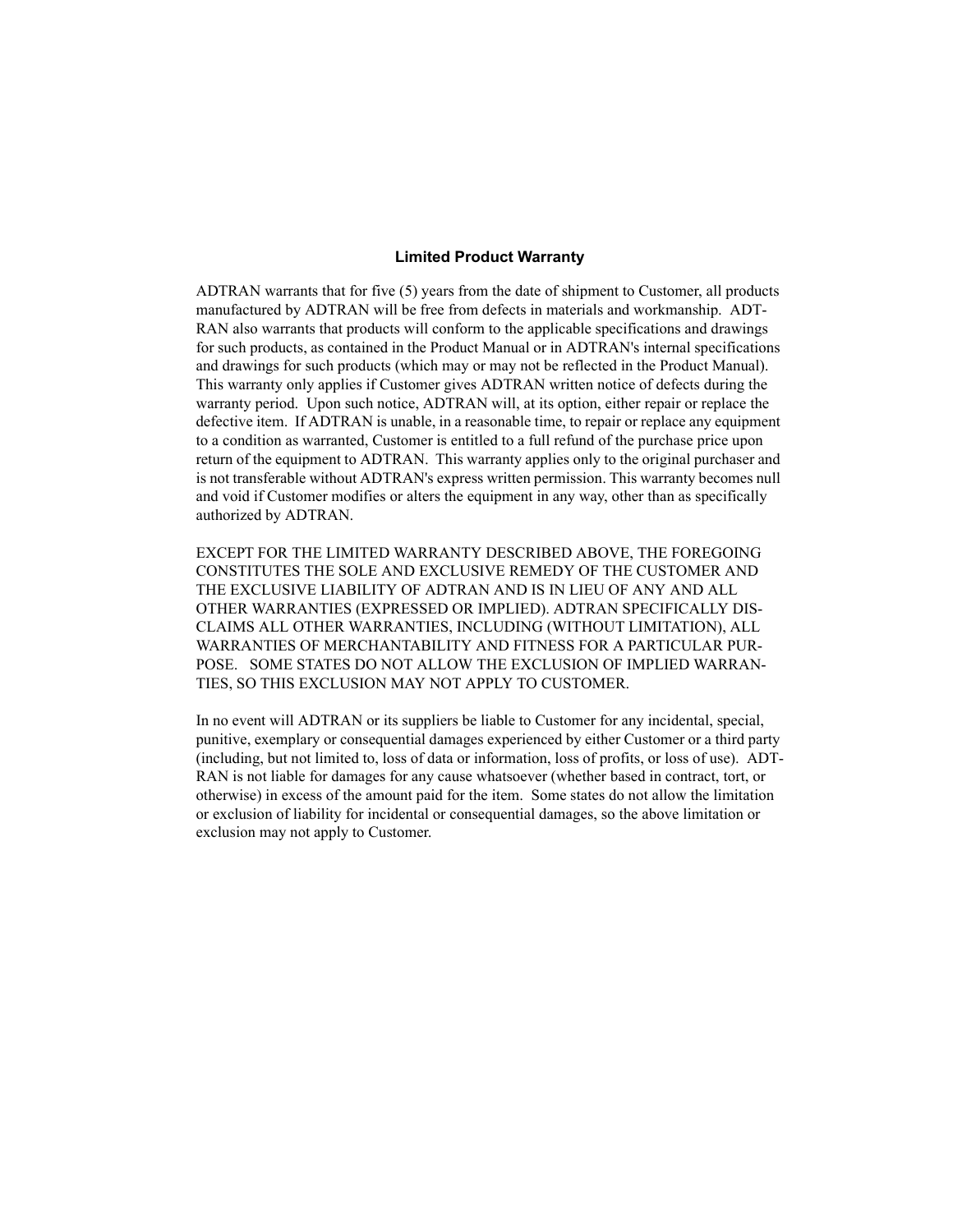#### Customer Service, Product Support Information, and Training

ADTRAN will repair and return this product if within five years from the date of shipment the product does not meet its published specification or the product fails while in service.

A return material authorization (RMA) is required prior to returning equipment to ADTRAN. For service, RMA requests, training, or more information, use the contact information given below.

#### Repair and Return

If you determine that a repair is needed, please contact our Customer and Product Service (CAPS) department to have an RMA number issued. CAPS should also be contacted to obtain information regarding equipment currently in house or possible fees associated with repair.

CAPS Department (256) 963-8722

Identify the RMA number clearly on the package (below address), and return to the following address:

> ADTRAN Customer and Product Service 901 Explorer Blvd. (East Tower) Huntsville, Alabama 35806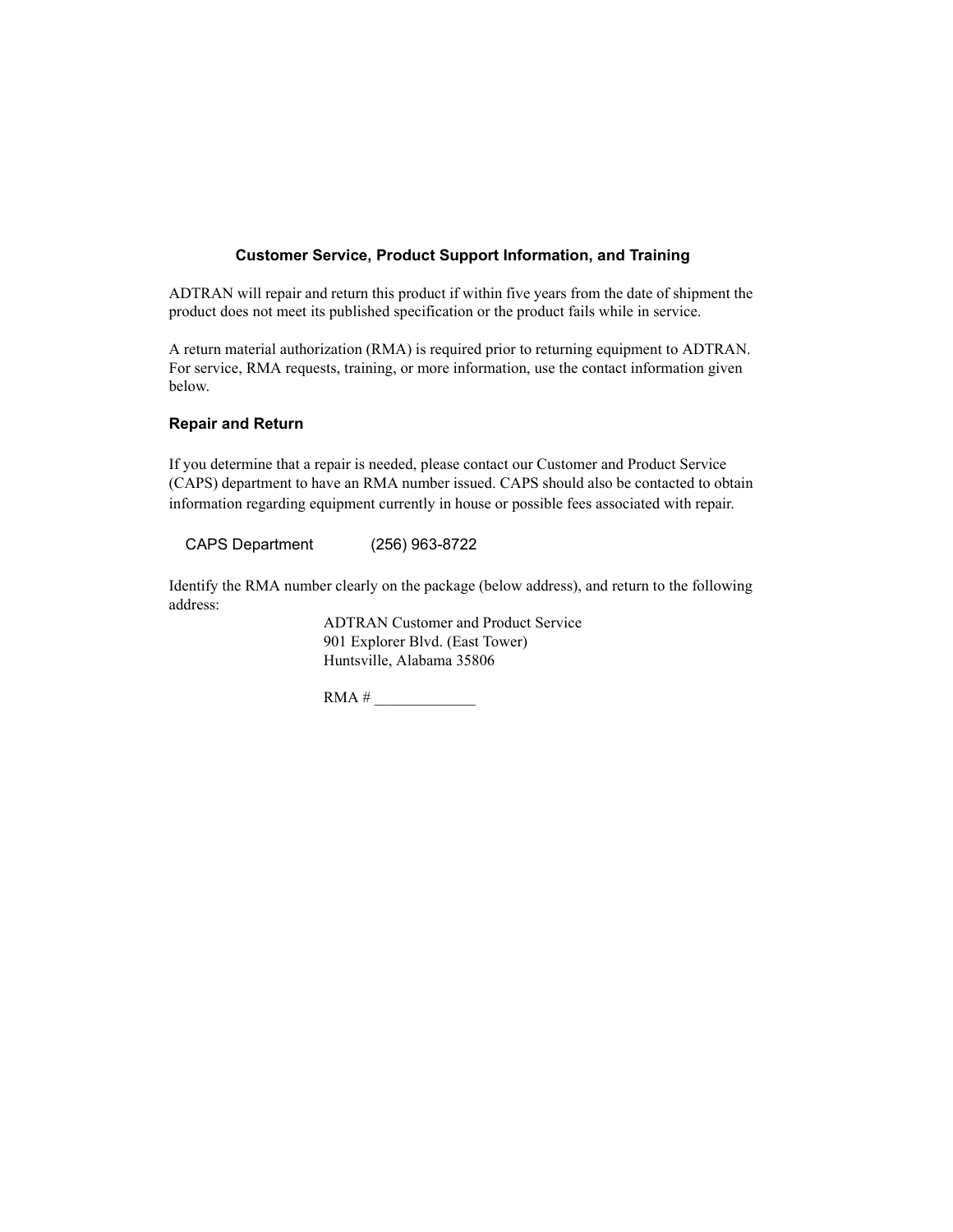#### **Pre-Sales Inquiries and Applications Support**

Your reseller should serve as the first point of contact for support. If additional pre-sales support is needed, the ADTRAN Support web site provides a variety of support services such as a searchable knowledge base, latest product documentation, application briefs, case studies, and a link to submit a question to an Applications Engineer. All of this, and more, is available at:

http://support.adtran.com

When needed, further pre-sales assistance is available by calling our Applications Engineering Department.

Applications Engineering (800) 615-1176

#### Post-Sale Support

Your reseller should serve as the first point of contact for support. If additional support is needed, the ADTRAN Support web site provides a variety of support services such as a searchable knowledge base, updated firmware releases, latest product documentation, service request ticket generation and trouble-shooting tools. All of this, and more, is available at:

http://support.adtran.com

When needed, further post-sales assistance is available by calling our Technical Support Center. Please have your unit serial number available when you call.

Technical Support (888) 4ADTRAN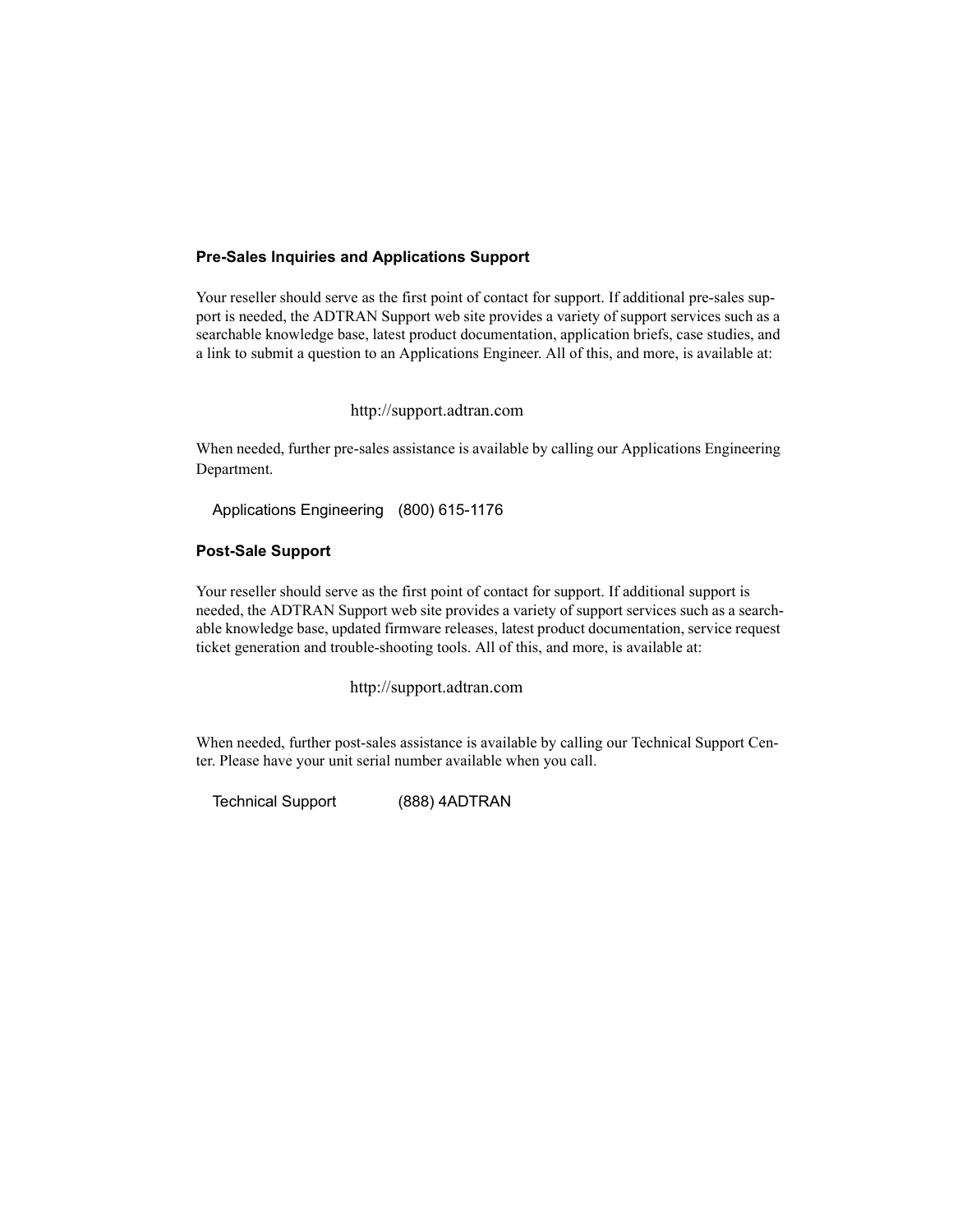#### **Installation and Maintenance Support**

The ADTRAN Custom Extended Services (ACES) program offers multiple types and levels of installation and maintenance services which allow you to choose the kind of assistance you need. This support is available at:

http://www.adtran.com/aces

For questions, call the ACES Help Desk.

ACES Help Desk (888) 874-ACES (2237)

#### **Training**

The Enterprise Network (EN) Technical Training Department offers training on our most popular products. These courses include overviews on product features and functions while covering applications of ADTRAN's product lines. ADTRAN provides a variety of training options, including customized training and courses taught at our facilities or at your site. For more information about training, please contact your Territory Manager or the Enterprise Training Coordinator.

| <b>Training Phone</b> | (800) 615-1176, ext. 7500 |
|-----------------------|---------------------------|
| <b>Training Fax</b>   | $(256)$ 963-6700          |
| <b>Training Email</b> | training@adtran.com       |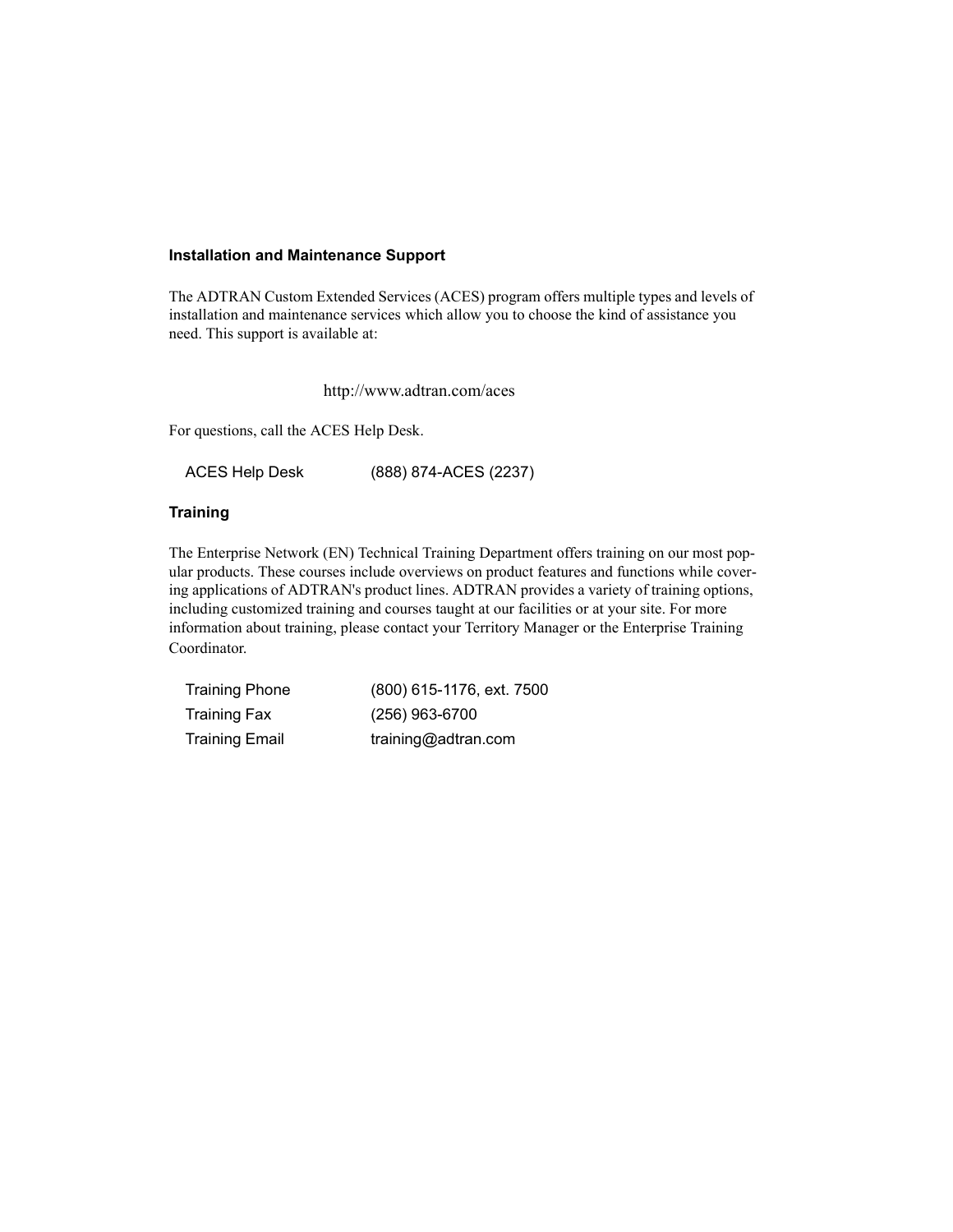# **Table of Contents**

| Configuration 1- External Power Supply (Optional Battery Backup)                     |
|--------------------------------------------------------------------------------------|
| 23<br>Configuration 2 - Internal Power Supply  24<br>Chapter 3 U-RPM Applications 25 |
|                                                                                      |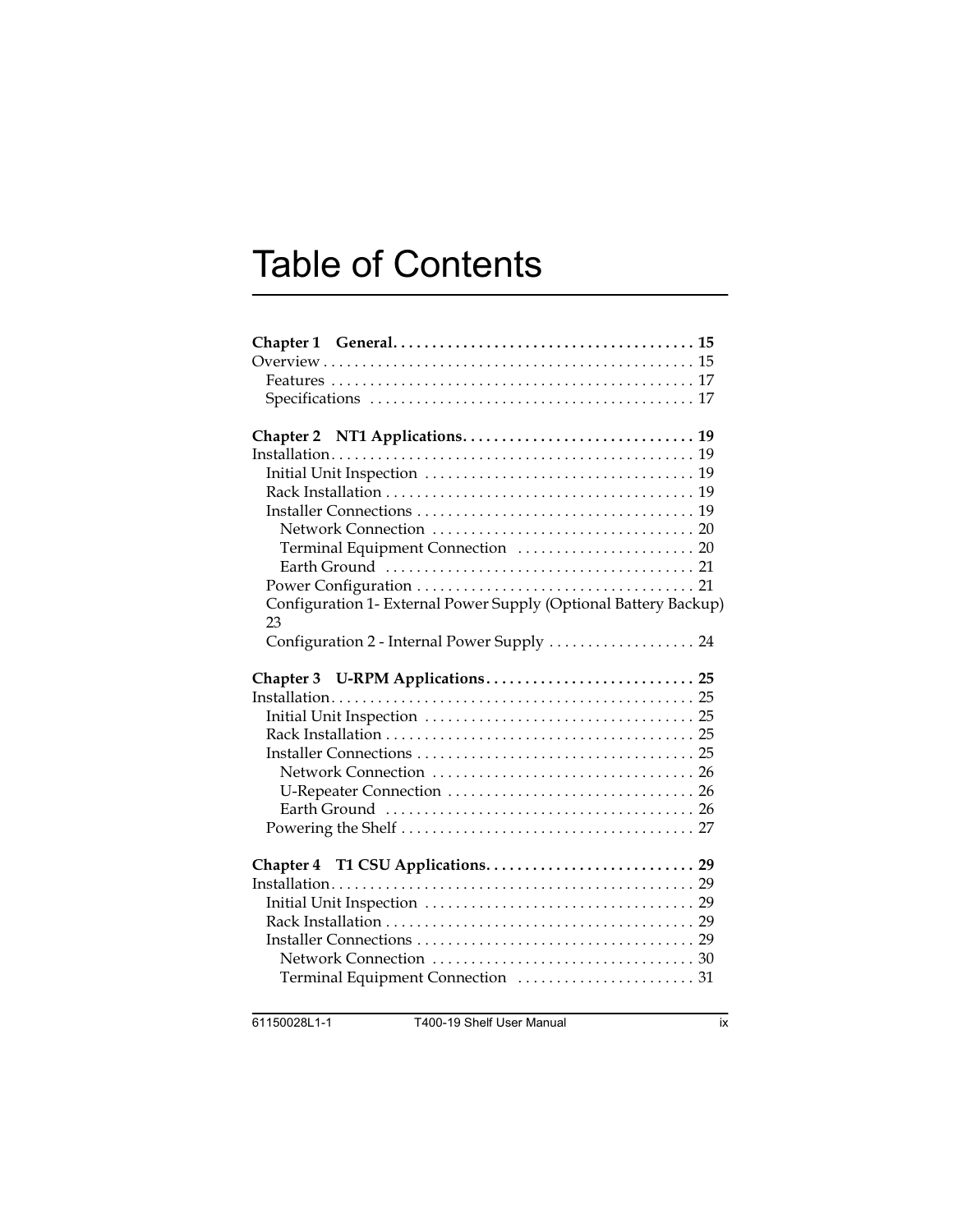| Configuration 1- External Power Supply (Optional Battery Backup) |  |
|------------------------------------------------------------------|--|
| 33                                                               |  |
| Configuration 2 - Internal Power Supply 34                       |  |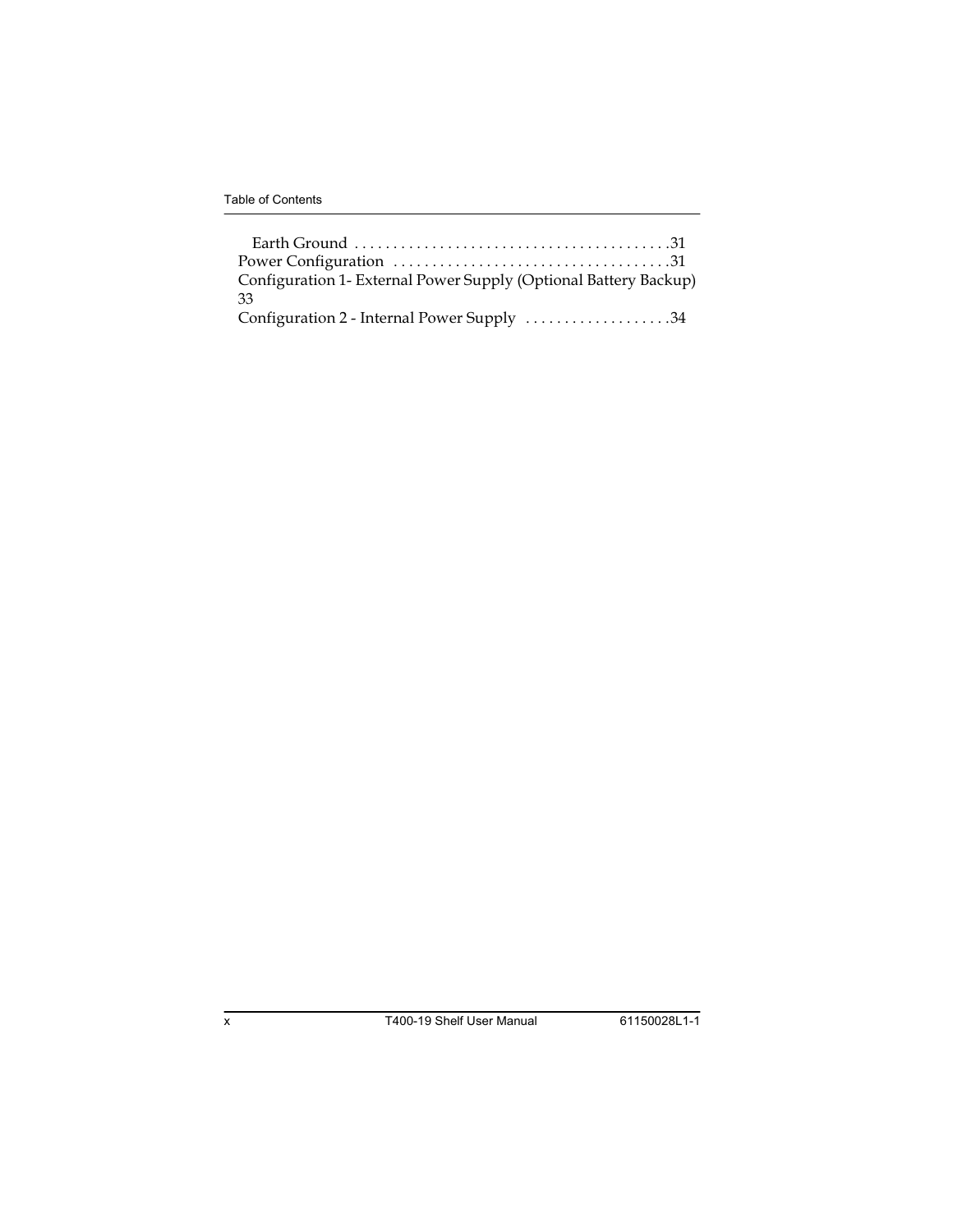# **List of Figures**

| Figure 1-1. T400-19 Shelf Backplane Wiring Diagram  16        |
|---------------------------------------------------------------|
| Figure 2-1. T400-19 Shelf Backplane Connections and Fuses  20 |
| Figure 2-2. Configuration 1 - External Power Supply 23        |
| Figure 2-3. Configuration 2 - Internal Power Supply 24        |
|                                                               |
| Figure 4-1. T400-19 Shelf Backplane Connections and Fuses 30  |
| Figure 4-2. Configuration 1 - External Power Supply 33        |
| Figure 4-3. Configuration 2 - Internal Power Supply  34       |
|                                                               |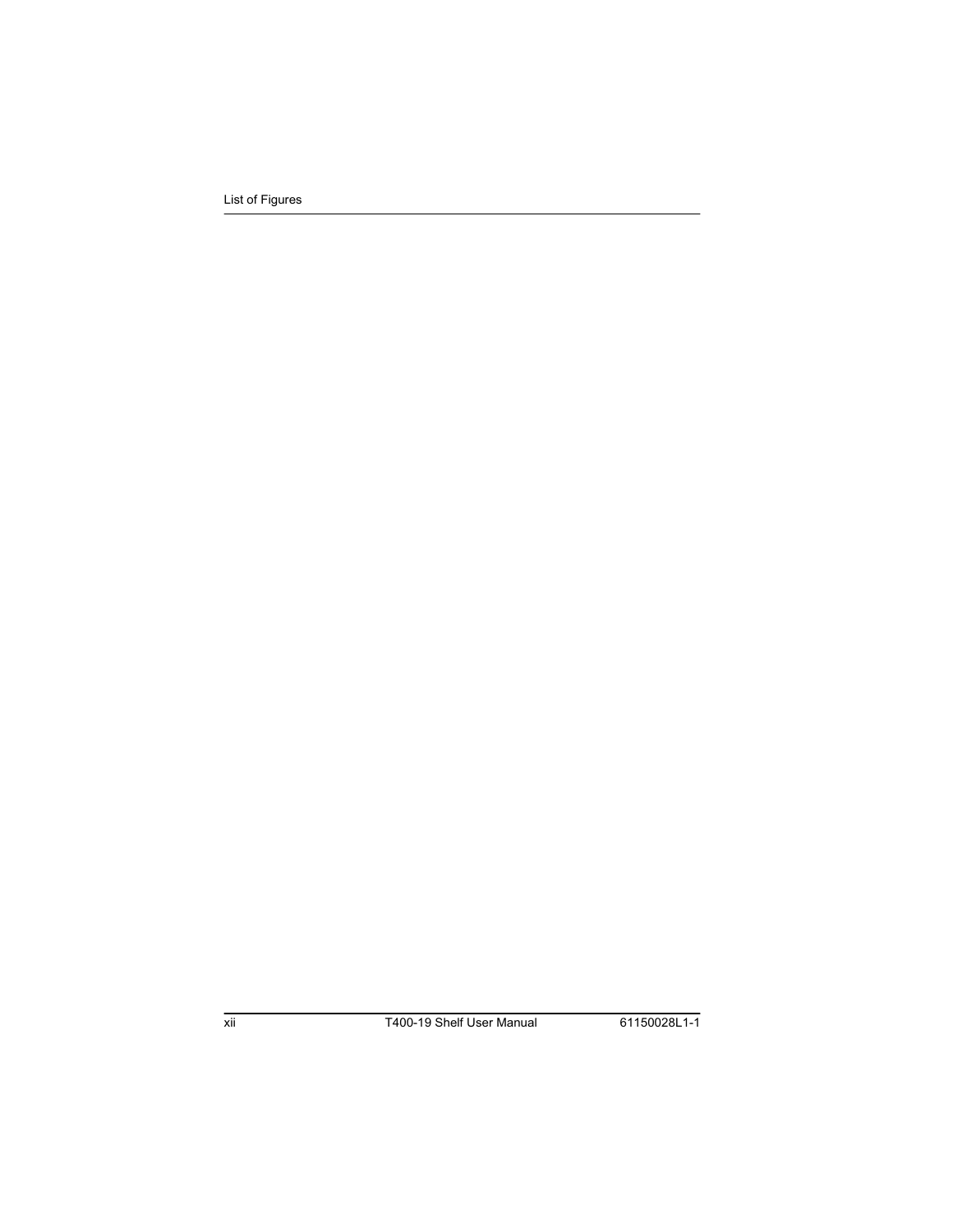## **List of Tables**

| Table 2-1. Cables and Connectors Part Numbers. 20             |  |
|---------------------------------------------------------------|--|
| Table 2-2. T400-19 Pin Assignments for 25 Pair Connections 22 |  |
| Table 3-1. Pinouts for T400 U-RPM Application  28             |  |
| Table 4-1. Cables and Connectors Part Numbers 30              |  |
| Table 4-2. T400-19 Pin Assignments for 25 Pair Connection 32  |  |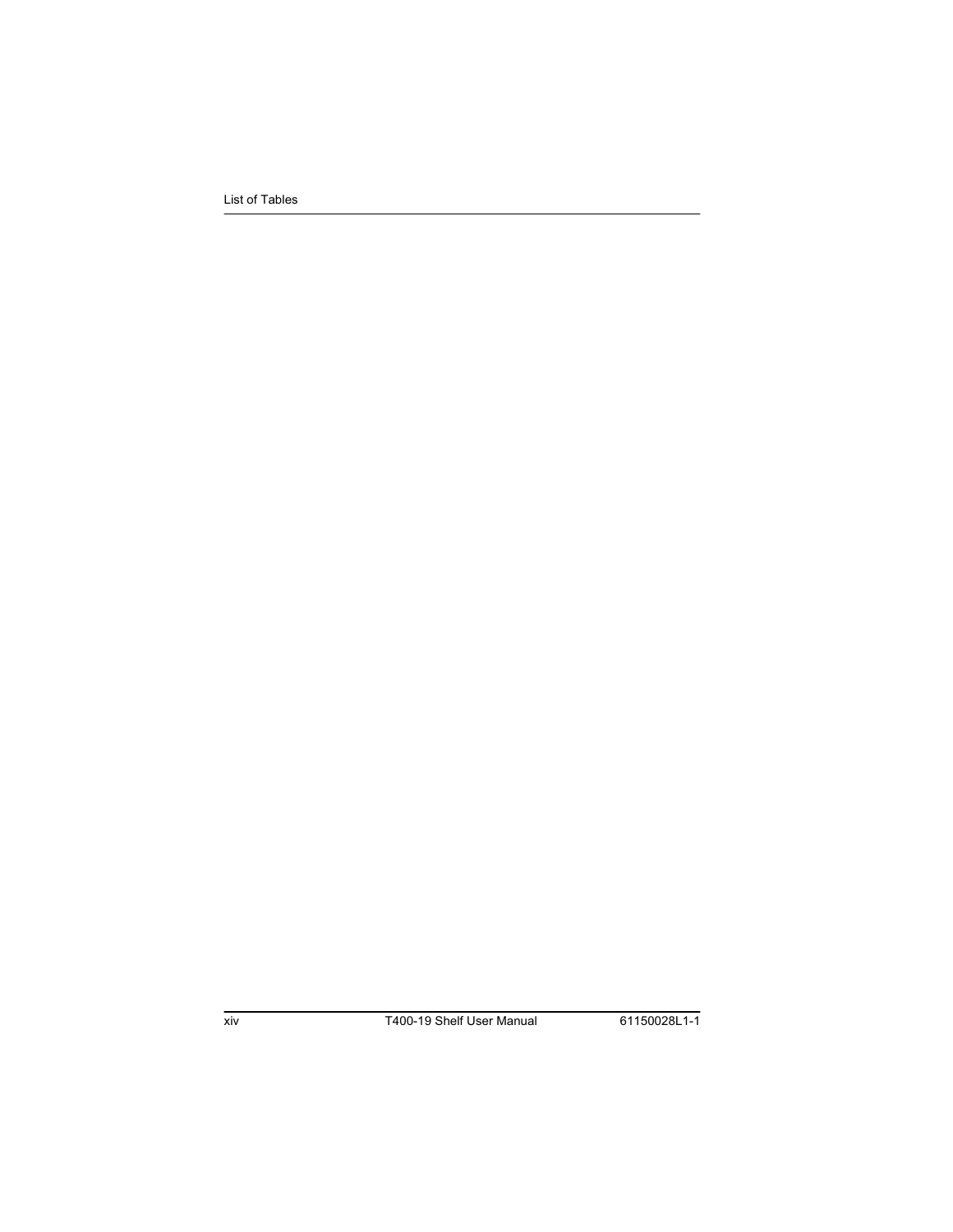## <span id="page-14-3"></span><span id="page-14-1"></span><span id="page-14-0"></span>**OVERVIEW**

<span id="page-14-2"></span>The ADTRAN T400-19 Shelf is designed to accommodate up to 12 ADT-RAN T400 circuit packs. The T400-19 Shelf fits into a 19-inch equipment rack. The T400-19 Shelf may be powered using internal Type 400 power supplies or an external -48 VDC power supply. If internal Type 400 power supplies are used, up to 10 Type 400 circuit packs may be accommodated. If an external power source is used, the shelf may house up to 12 Type 400 circuit packs. In addition, when using an external power supply, a battery backup can be used. The T400-19 Shelf is designed to be used with the ADTRAN NT1 T400 Circuit Pack, the U-Repeater Powering Modules (U-RPM), or T1 CSU T400 Circuit Pack. See *Chapter 2: NT1 Applications* for applications using network terminators (NT1s), *Chapter 3: U-RPM Applications* for applications using U-RPMs, and *Chapter 4: T1 CSU Appications* for applications using T1 CSUs.

<span id="page-14-4"></span>T400-19 Shelf specifications are shown on [page 17](#page-16-1). A schematic of the T400- 19 Shelf backplane is shown in Figure 1-1 on [page 16](#page-15-0)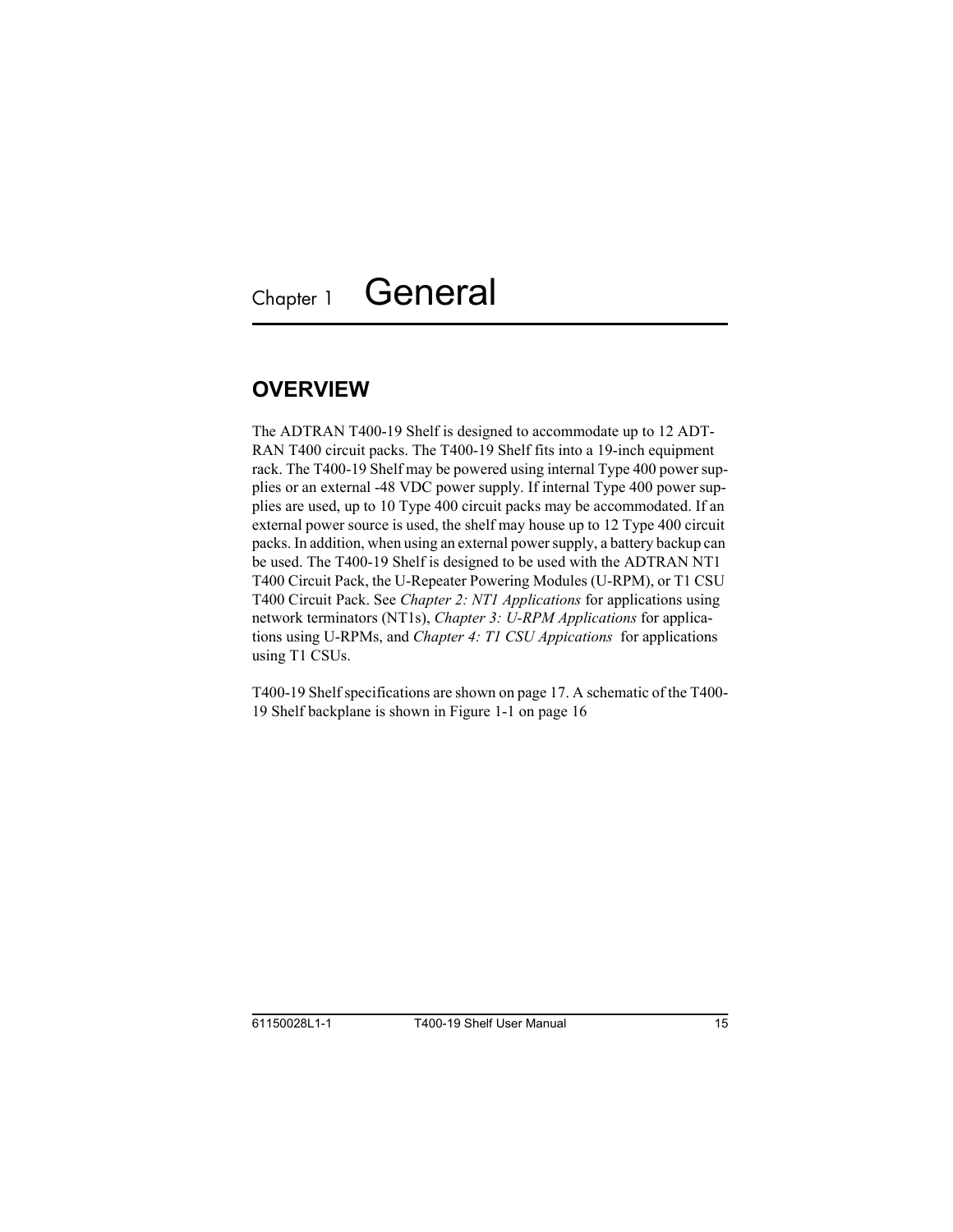

<span id="page-15-2"></span><span id="page-15-1"></span><span id="page-15-0"></span>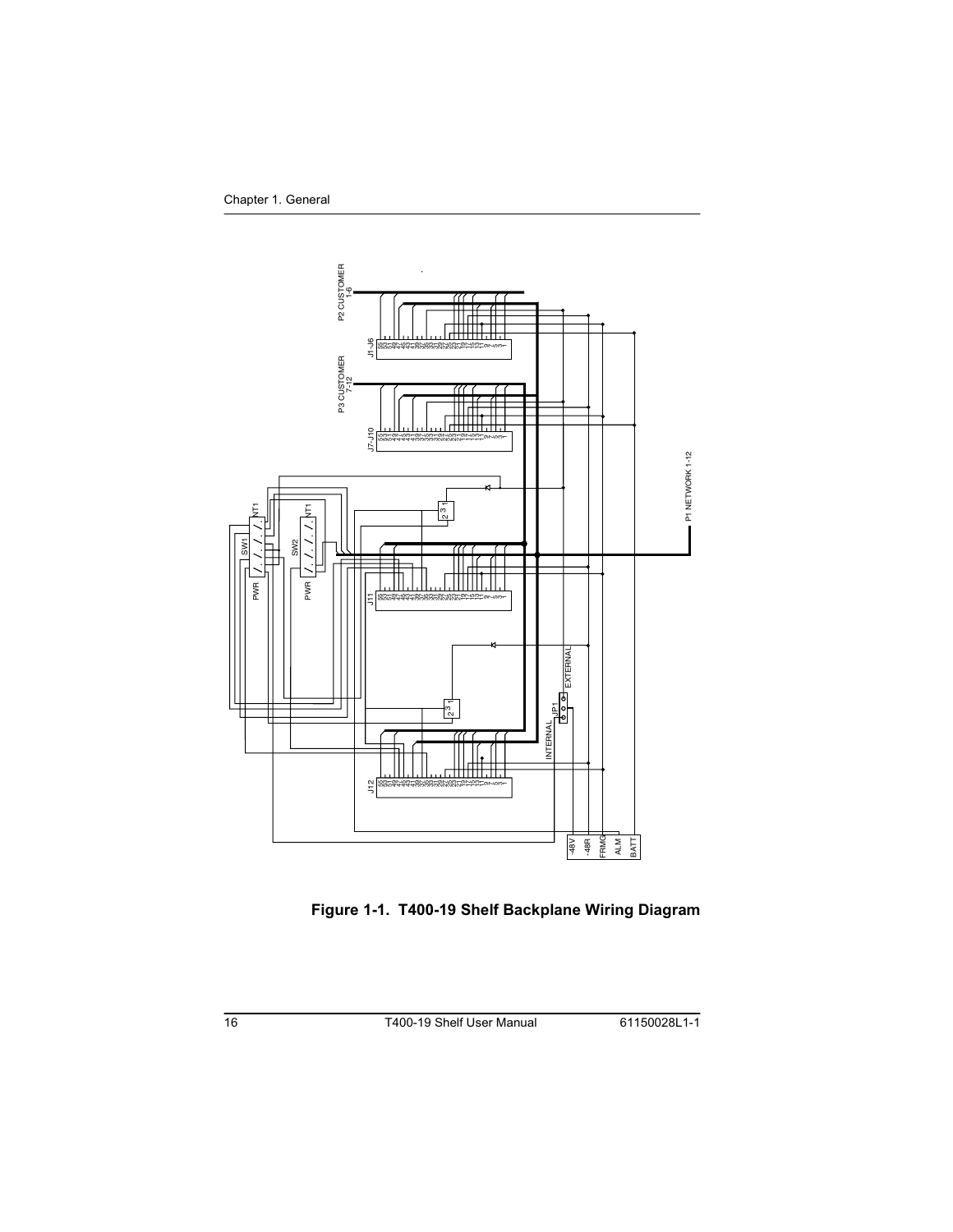## <span id="page-16-0"></span>**Features**

- Provides a central location for customer equipment.
- Eases management and maintenance of ISDN and T1 circuits and equipment.
- Facilitates battery backup of customer equipment.  $\bullet$
- Accommodates a wide variety of powering/battery systems.  $\bullet$
- Provides 50-pin male connectors for network and customer connections.  $\bullet$
- Provides separate frame ground to each circuit.  $\bullet$

## <span id="page-16-6"></span><span id="page-16-5"></span><span id="page-16-1"></span>**Specifications**

<span id="page-16-4"></span><span id="page-16-3"></span><span id="page-16-2"></span>

| <b>Dimensions:</b>       | 19.0"W x 6.0"H x 7.5"D                                                                               |  |  |
|--------------------------|------------------------------------------------------------------------------------------------------|--|--|
| Weight:                  | 4.8 lbs.                                                                                             |  |  |
| <b>Mounting:</b>         | 19-inch equipment rack                                                                               |  |  |
| <b>Fusing:</b>           | Internal Power:<br>Two, 3-amp GMT-type fuses<br>External Power:<br>Requires external fuse            |  |  |
| <b>Circuit Capacity:</b> | Internal Power Supply:<br>Up to 10 NT1 T400 Circuit Packs or T1 CSU<br>Circuit Packs                 |  |  |
|                          | <b>External Power Supply:</b><br>Up to 12 NT1 T400 Circuit Packs, U-RPMs,<br>or T1 CSU Circuit Packs |  |  |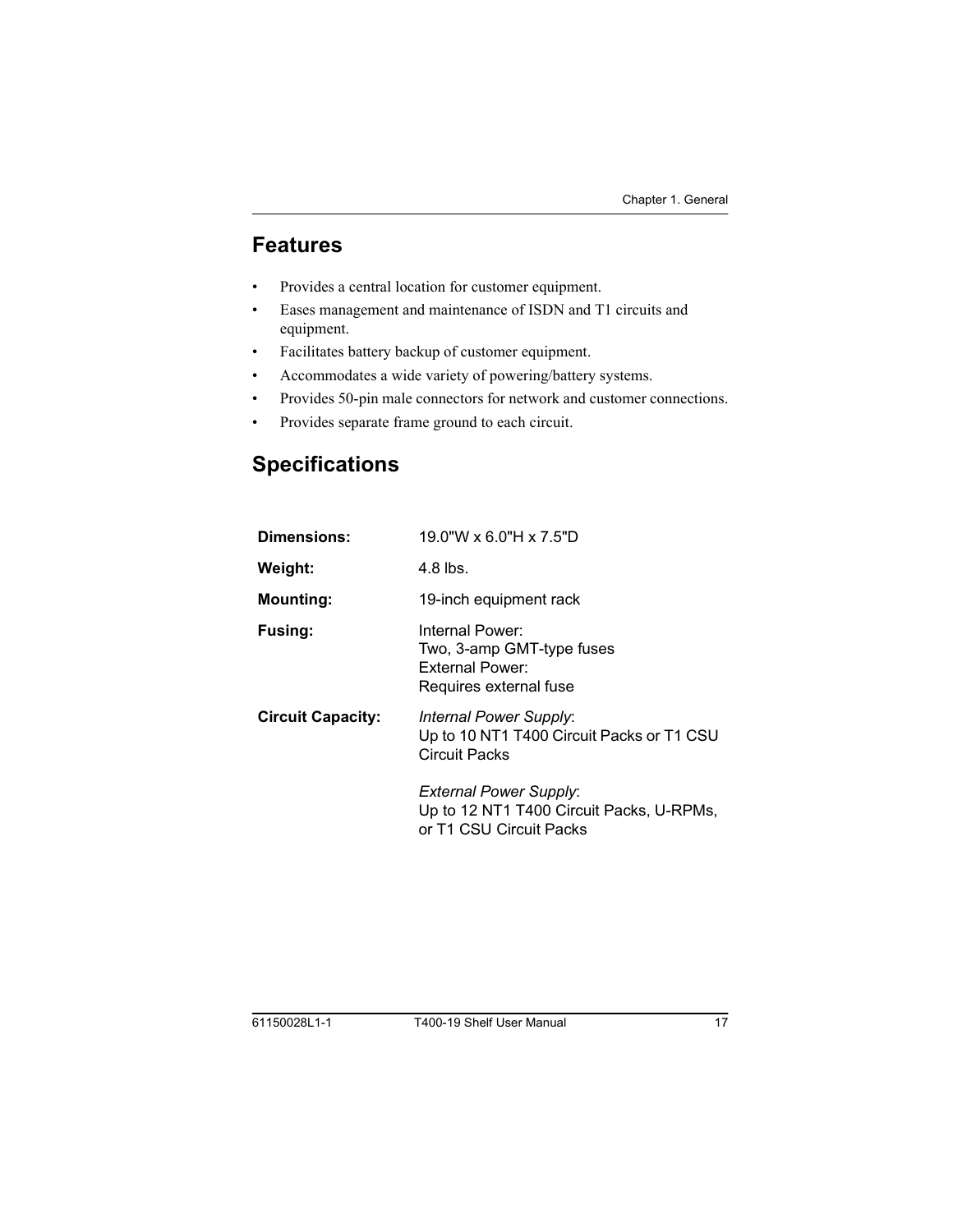<span id="page-17-1"></span><span id="page-17-0"></span>

| Power:             | NT1s and T1 CSU Circuit Packs<br>Internal:<br>One or two -48 VDC, amp T400 Power<br>Supplies<br>External:<br>-48 VDC, (3 amp minimum) |
|--------------------|---------------------------------------------------------------------------------------------------------------------------------------|
|                    | U-RPMs<br>External: -48 VDC, (shelf containing 12 U-<br>RPMs requires 3.6 amps)                                                       |
| <b>Connectors:</b> | To Telco Network:<br>One 50-pin micro-ribbon connector                                                                                |
|                    | To Customer Equipment:<br>Two 50-pin micro-ribbon connectors                                                                          |
|                    | To External Power Supply and Alarm:<br>Five-position terminal block                                                                   |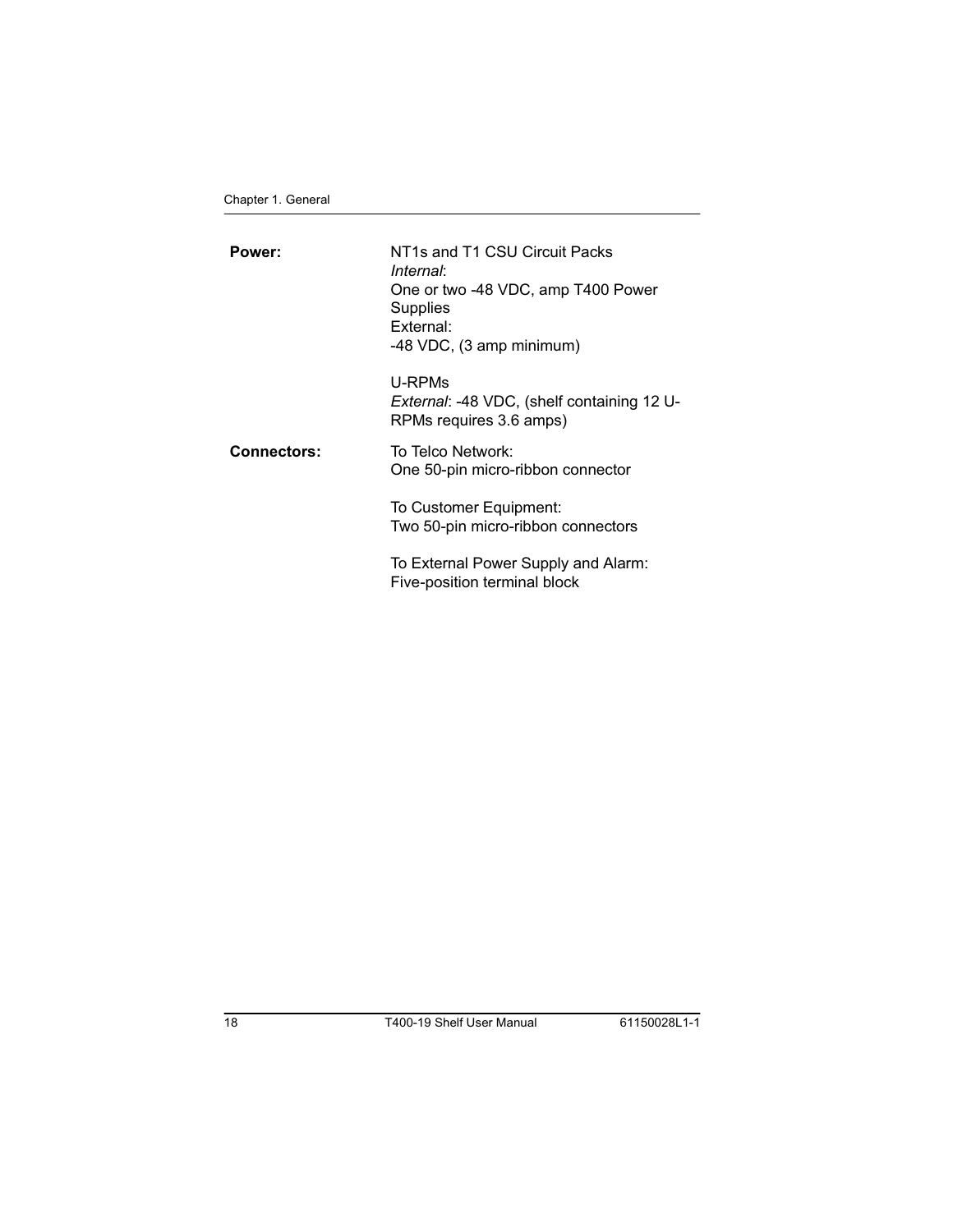## <span id="page-18-7"></span><span id="page-18-1"></span><span id="page-18-0"></span>**INSTALL ATION**

<span id="page-18-11"></span><span id="page-18-5"></span>This chapter describes the installation of the T400-19-inch shelf when using ADTRAN NT1 T400 Circuit Packs (part number 1212010).

## <span id="page-18-6"></span><span id="page-18-2"></span>**Initial Unit Inspection**

After unpacking the unit, immediately inspect it for possible shipping damage. If damage is discovered, file a claim immediately with the carrier; then contact ADTRAN Customer Service. See the front section of this manual for information on how to contact ADTRAN.

## <span id="page-18-9"></span><span id="page-18-3"></span>Rack Installation

Place the shelf in the 19-inch equipment rack. Ensure proper clearance is provided for any equipment that may be mounted above or below the shelf. Line up the holes in the mounting flanges with those in the relay rack. Secure the shelf to the rack using the four 12-24 panhead screws supplied with the shelf.

## <span id="page-18-8"></span><span id="page-18-4"></span>**Installer Connections**

<span id="page-18-10"></span>In Chapter 1, [Figure 1-1 on page 16](#page-15-1) shows the connections on the printed circuit board between the circuit slots and the power supply. The T400-19 Shelf Backplane connections are shown in [Figure 2-1 on page 20.](#page-19-2) Three male 50 pin connectors, **P1**, **P2**, and **P3**, connect the T400-19 Shelf to the network and terminal equipment.

A five-position terminal block, **TB1**, connects the shelf to an external power supply, alarm, and frame ground. [Table 2-1 on page 20](#page-19-3) lists part numbers for cables and connectors, while [Table 2-2 on page 22](#page-21-0) shows the pinout for each connector.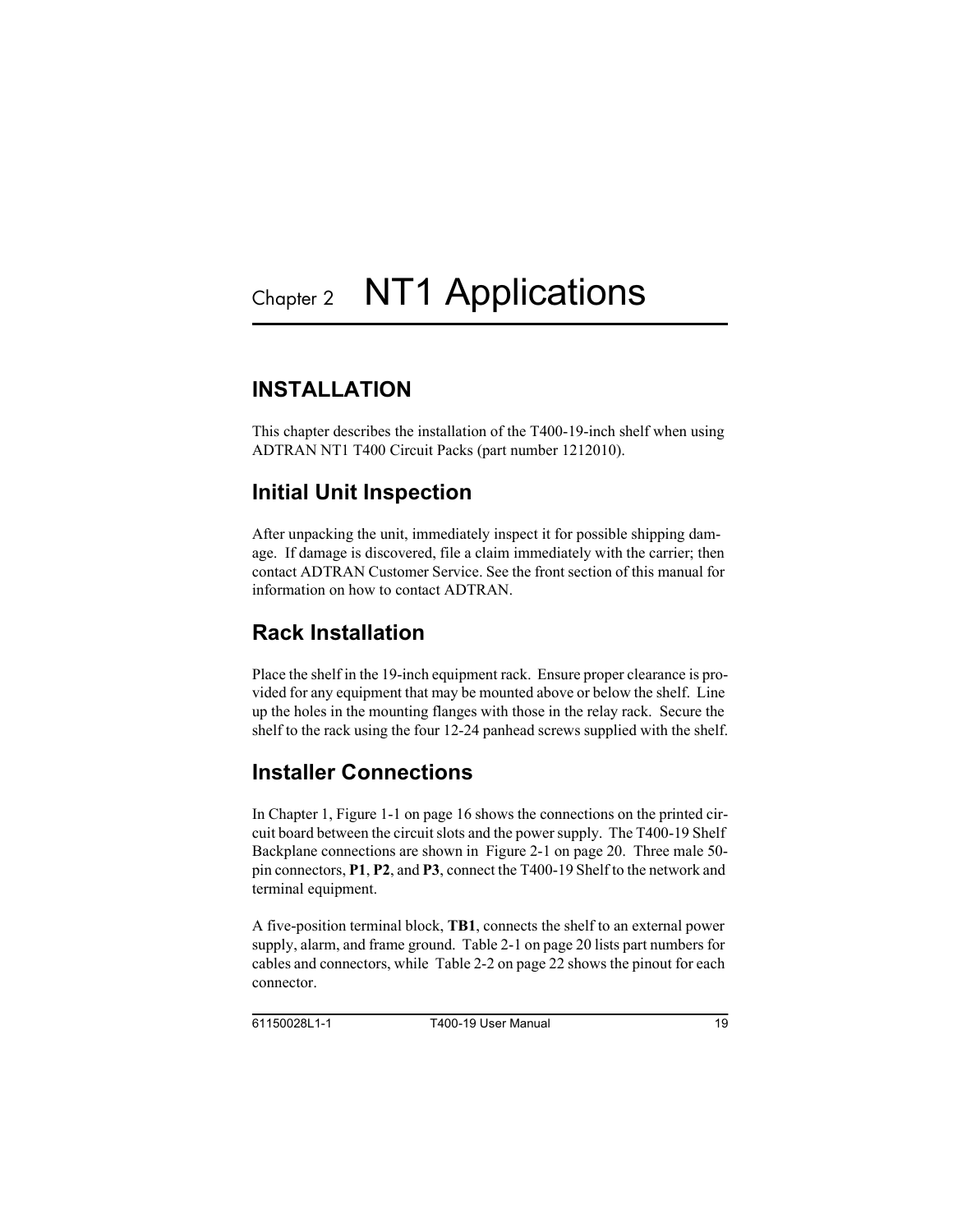Up to 12 NT1 T400 Circuit Packs can be installed in the shelf by firmly pushing the units into the shelf slots.



#### <span id="page-19-4"></span><span id="page-19-2"></span>Figure 2-1. T400-19 Shelf Backplane Connections and Fuses

#### <span id="page-19-7"></span><span id="page-19-0"></span>**Network Connection**

The Network is connected to P1 on the T400-19 Shelf. One way to make this connection is to use a punchdown block and a 50-pin cable.

#### <span id="page-19-10"></span><span id="page-19-1"></span>**Terminal Equipment Connection**

P2 and P3 provide connections to the terminal equipment (TE) from the NT1s. The TE interface to the NT1 can be brought out to a punchdown block or twelve 8-pin modular jacks using two 6-connector harmonica blocks and two 50-pin cables.

<span id="page-19-9"></span><span id="page-19-6"></span><span id="page-19-3"></span>

| <b>Connector/Cables</b>                                          | <b>Part Number</b> |
|------------------------------------------------------------------|--------------------|
| Punchdown Block<br>Cable for Punchdown Block (female to<br>male) | 3353002<br>3353003 |
| Harmonica Block<br>Cable for Harmonica block (male to male)      | 3353001<br>3353004 |

<span id="page-19-8"></span><span id="page-19-5"></span>

|  | <b>Table 2-1. Cables and Connectors Part Numbers</b> |
|--|------------------------------------------------------|
|  |                                                      |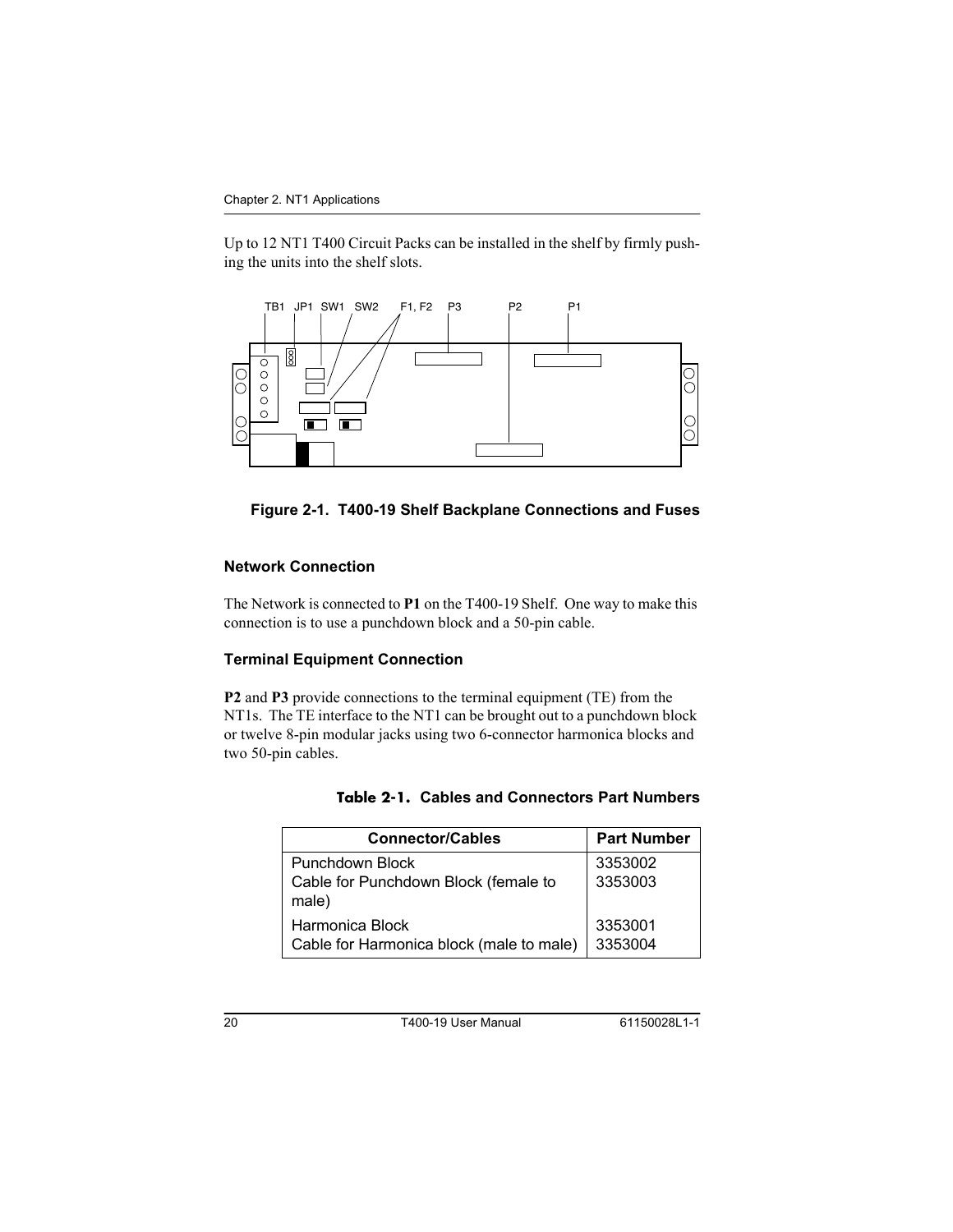#### <span id="page-20-0"></span>**Earth Ground**

<span id="page-20-2"></span>Connect an external earth ground to the **FRMG** connection on **TB1**. Use a 10, 12, or 14 gauge wire.

## <span id="page-20-4"></span><span id="page-20-1"></span>**Power Configuration**

The shelf and the terminal equipment are powered either internally or externally. Internal power is provided by using one or two Type 400 power supplies (part number 1353POWER04). External power is provided by any -48 VDC power source (minimum 3 amp for shelf with 12 NT1s) such as a Ratelco 110 VAC to -48 VDC. **JP1** is a jumper that selects internal or external power. **SW1** and **SW2** are slide switches that configure **Slot 11** and **Slot 12** for either NT1s or internal T400 power supplies.



<span id="page-20-3"></span>*Power for the TE connected to the NT1 T400 Circuit Pack can be optioned between PS1, PS2, or none, depending on the terminal power requirements (see the NT1 T400 manual). If PS2 is selected, power from the NT1 to the TE is provided on P2 and P3. See Table 2-2 for PS2 pinouts.*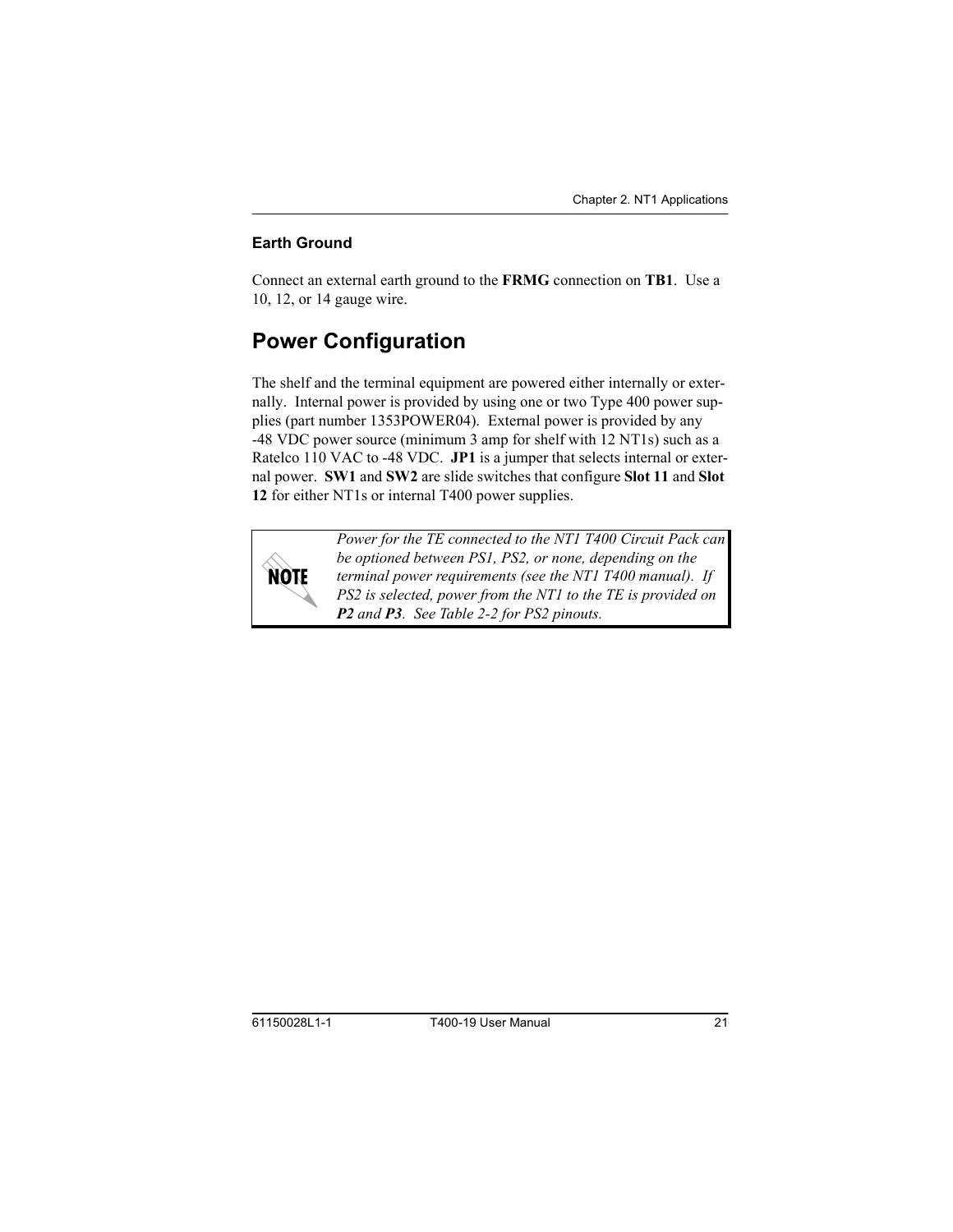<span id="page-21-3"></span><span id="page-21-2"></span><span id="page-21-1"></span><span id="page-21-0"></span>

|  |  |  | Table 2-2. T400-19 Pin Assignments for 25 Pair Connections |
|--|--|--|------------------------------------------------------------|
|--|--|--|------------------------------------------------------------|

| <b>Slot</b>    | <b>Network</b><br><b>U-Interface</b><br>P1 | <b>Terminal Equipment</b><br>P <sub>2</sub> & P <sub>3</sub> |                          | PS <sub>2</sub> |
|----------------|--------------------------------------------|--------------------------------------------------------------|--------------------------|-----------------|
|                |                                            | <b>ST-TX</b>                                                 | ST-RX                    |                 |
| 1              | P1-01 (TR)                                 | P2-01 (TR)                                                   | P2-02 (RR)               | $P2-28 (+)$     |
|                | P1-26 (TT)                                 | P2-26 (TT)                                                   | P2-27 (RT)               | $P2-29$ (-)     |
| 2              | P1-03 (TR)                                 | P2-05 (TR)                                                   | P2-06 (RR)               | $P2-32 (+)$     |
|                | P1-28 (TT)                                 | P2-30 (TT)                                                   | P2-31 (RT)               | $P2-33$ (-)     |
| 3              | $\overline{P1}$ -05 (TR)                   | P2-09 (TR)                                                   | P2-10 (RR)               | $P2-36 (+)$     |
|                | P1-30 (TT)                                 | P2-34 (TT)                                                   | P2-35 (RT)               | $P2-37(-)$      |
| $\overline{4}$ | P1-07 (TR)                                 | P2-13 (TR)                                                   | P2-14 (RR)               | $P2-40 (+)$     |
|                | P1-32 (TT)                                 | P2-38 (TT)                                                   | P2-39 (RT)               | $P2-41(-)$      |
| 5              | P <sub>1</sub> -09 (TR)                    | P2-17 (TR)                                                   | P2-18 (RR)               | $P2-44 (+)$     |
|                | P1-34 (TT)                                 | P2-42 (TT)                                                   | P2-43 (RT)               | $P2-45$ (-)     |
| 6              | $\overline{P}$ 1-11 (TR)                   | P2-21 (TR)                                                   | P2-22 (RR)               | $P2-48 (+)$     |
|                | P1-36 (TT)                                 | P2-46 (TT)                                                   | P2-47 (RT)               | $P2-49$ (-)     |
| $\overline{7}$ | $\overline{P1-13}$ (TR)                    | P3-01 (TR)                                                   | P3-02 (RR)               | $P3-28 (+)$     |
|                | P1-38 (TT)                                 | P3-26 (TT)                                                   | P3-27 (RT)               | $P3-29$ (-)     |
| 8              | P1-15 (TR)                                 | P3-05 (TR)                                                   | $\overline{P}$ 3-06 (RR) | $P3-32 (+)$     |
|                | P1-40 (TT)                                 | P3-30 (TT)                                                   | P3-31 (RT)               | $P3-33(-)$      |
| 9              | P1-17 (TR)                                 | P3-09 (TR)                                                   | P3-10 (RR)               | $P3-36 (+)$     |
|                | P1-42 (TT)                                 | P3-34 (TT)                                                   | P3-35 (RT)               | $P3-37(-)$      |
| 10             | P1-19 (TR)                                 | P3-13 (TR)                                                   | P3-14 (RR)               | $P3-40 (+)$     |
|                | P1-44 (TT)                                 | P1-38 (TT)                                                   | P3-39 (RT)               | $P3-41(-)$      |
| 11             | $\overline{P1}$ -21 (TR)                   | P3-17 (TR)                                                   | P3-18 (RR)               | $P3-44 (+)$     |
|                | P1-46 (TT)                                 | P3-42 (TT)                                                   | P3-43 (RT)               | $P3-45$ (-)     |
| 12             | $\overline{P1-23}$ (TR)                    | P3-21 (TR)                                                   | P3-22 (RR)               | $P3-48 (+)$     |
|                | P1-48 (TT)                                 | P3-46 (TT)                                                   | P3-47 (RT)               | $P3-49$ (-)     |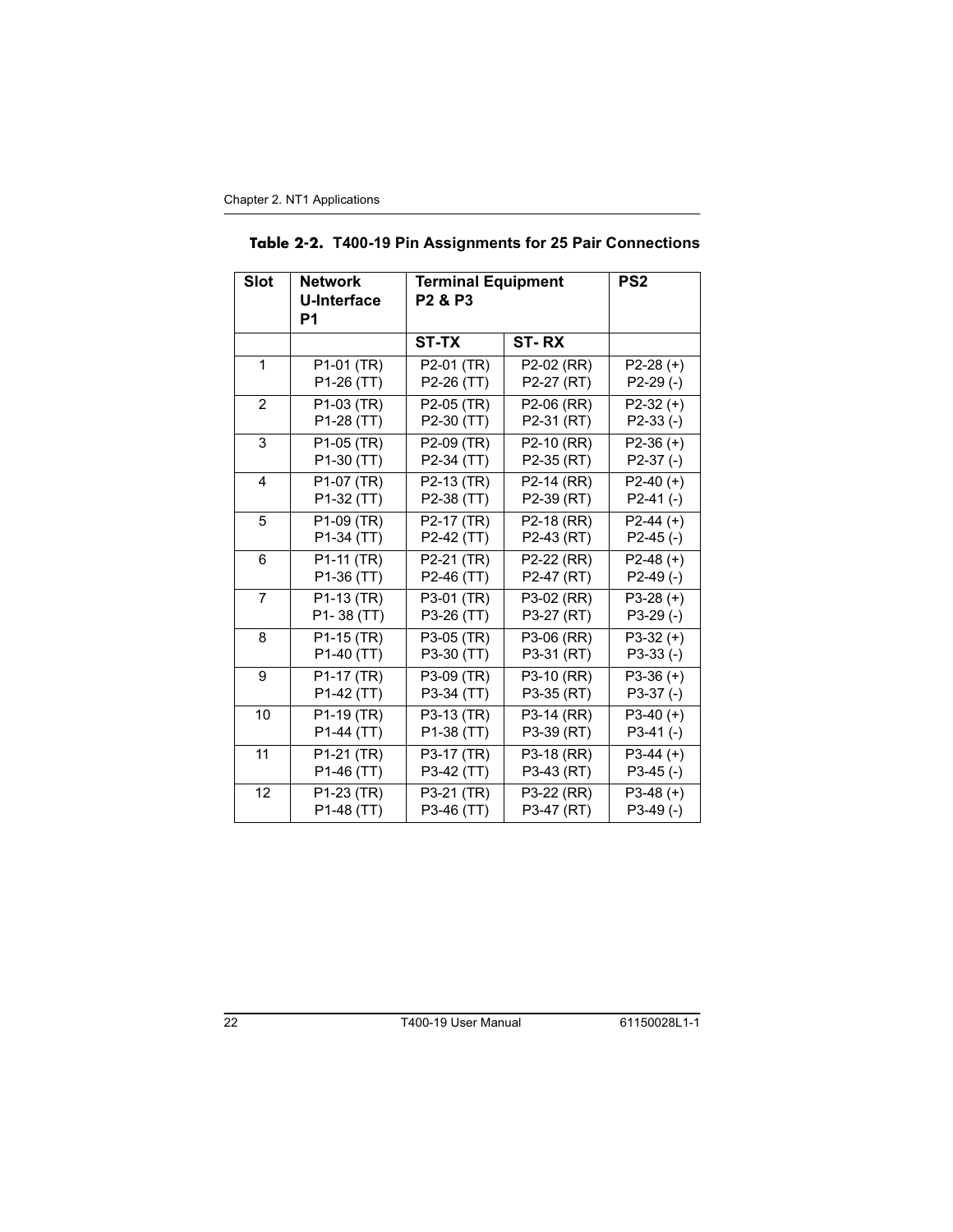## <span id="page-22-3"></span><span id="page-22-0"></span>**Configuration 1- External Power Supply** (Optional Battery Backup)

<span id="page-22-5"></span><span id="page-22-4"></span>In this configuration, power is supplied by an external -48 VDC power supply which may have a reserve battery supply, as shown in Figure 2-2. Up to 12 NT1s may be housed in the shelf in this configuration. When supplying external power, connect the -48 VDC from the supply to the -48 VDC on **TB1**. **JP1** should be in the **External** position. **SW1** and **SW2** should be in the **NT1** position.

External power supplies usually have a **Normally Open**, **Normally Closed**, and **Common** contact for indicating loss of power. Connect the **Normally Closed** contact on the supply to **BATT** on **TB1**, and connect the **Common** contact on the power supply to ground on the power supply. When AC power is lost, the **Normally Closed** contact opens, which alerts the **NT1s** that reserve battery power is now in use. The **NT1s** reserve power to the terminal equipment which alerts the user that AC power is lost.

Use external fusing to protect the external power supply and the T400 Shelf. Consult the user manual supplied with the external power supply for proper fuse ratings.



<span id="page-22-2"></span><span id="page-22-1"></span>Figure 2-2. Configuration 1 - External Power Supply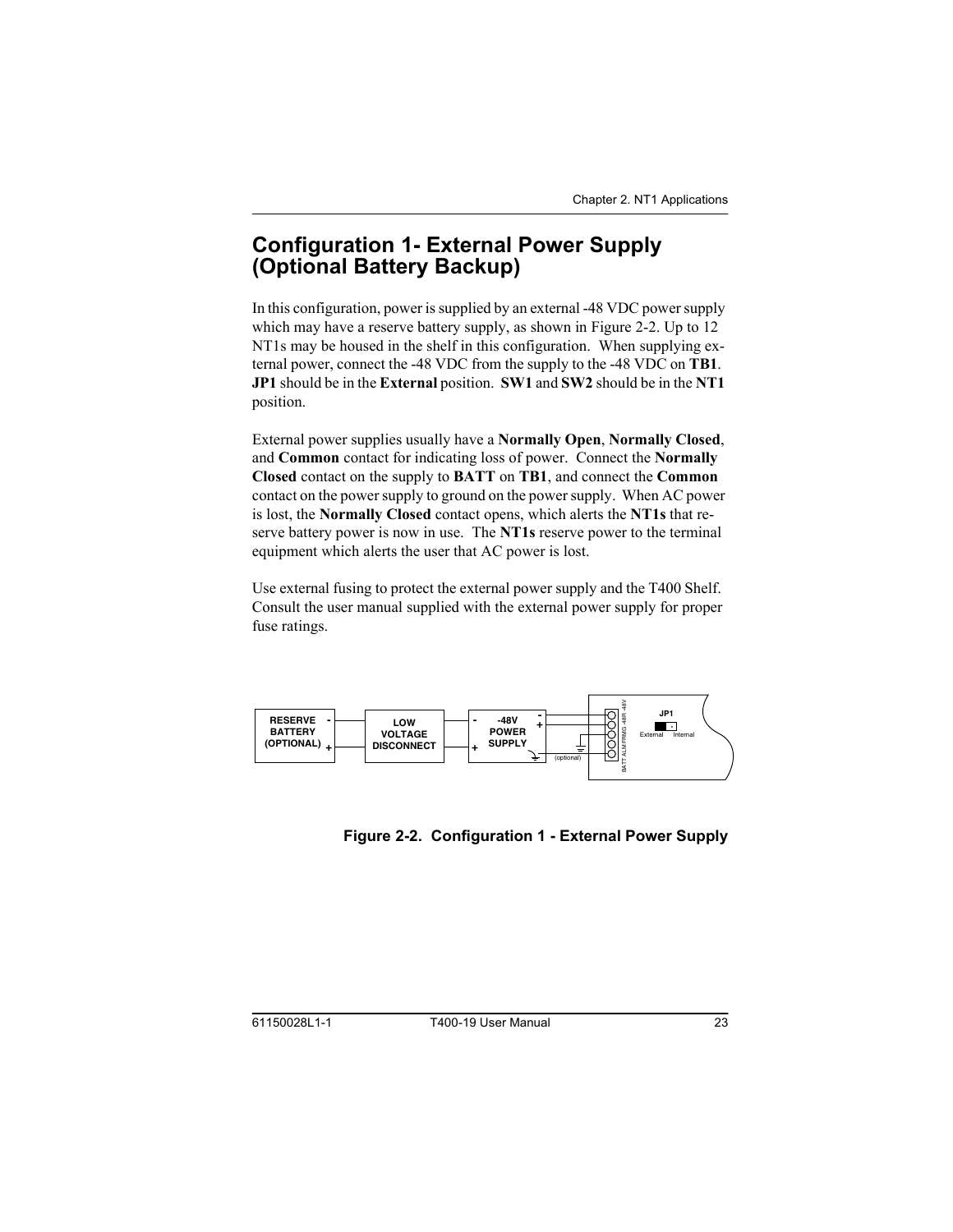## <span id="page-23-2"></span><span id="page-23-0"></span>**Configuration 2 - Internal Power Supply**

<span id="page-23-5"></span><span id="page-23-4"></span><span id="page-23-3"></span>In this configuration, up to 10 NT1s may be housed in Slots 1 through 10 of the shelf. Power is supplied by an internal Type 400 power supply in Slot 12. Additionally, a second redundant power supply may be placed in Slot 11 and engaged as a backup if the first unit fails. **JP1** should be in the **Internal** position. **SW1** and **SW2** should be in the **PWR** position (see Figure 2-1 on [page](#page-19-2)  [20](#page-19-2) and Figure 2-3.).

There are two fuses, **F1** and **F2**, on the power connections for Slot 11 and Slot 12 (See Figure 2-1 on [page 20\)](#page-19-2). These fuses are designed to protect the internal power supplies from a short circuit. Three-amp, **GMT** fuses are installed at the factory. Replacement fuses should be of the same type. An external alarm output is available for the T400 Shelf to indicate that a fuse has blown due to an overcurrent condition. Connect the external alarm to the **ALM** terminal of **TB1**, shown on Figure 2-3. When a fuse blows, -48 VDC powers the external alarm.



<span id="page-23-1"></span>Figure 2-3. Configuration 2 - Internal Power Supply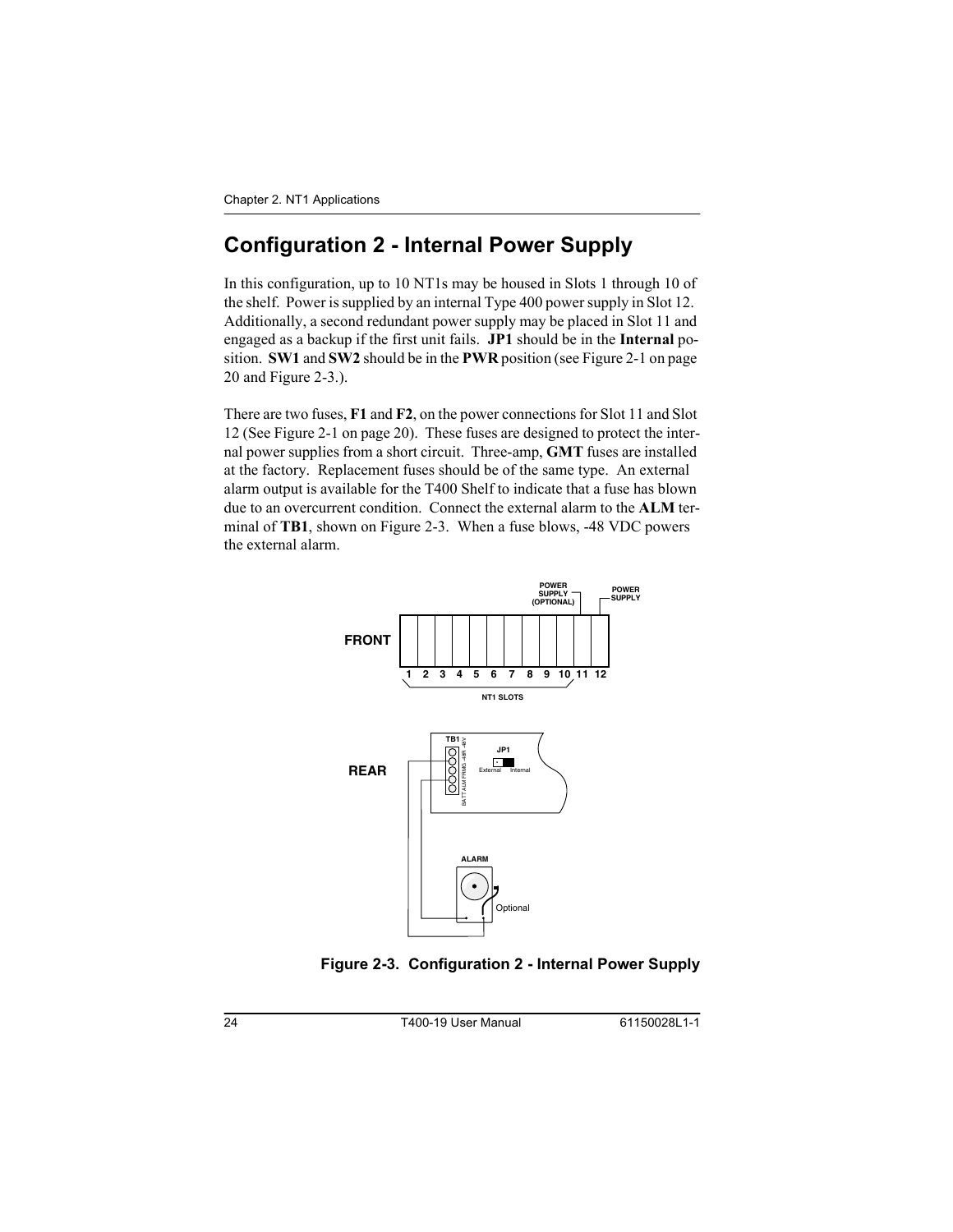## <span id="page-24-1"></span><span id="page-24-0"></span>**INSTALL ATION**

This chapter describes the installation of the T400-19 shelf when using U-RPM Applications.

## <span id="page-24-5"></span><span id="page-24-2"></span>**Initial Unit Inspection**

After unpacking the unit, immediately inspect it for possible shipping damage. If damage is discovered, file a claim immediately with the carrier; then contact ADTRAN Customer Service. See the front section of this manual for information on how to contact ADTRAN.

## <span id="page-24-7"></span><span id="page-24-3"></span>Rack Installation

Place the shelf in the 19-inch equipment rack. Make sure that proper clearance is provided for any equipment that may be mounted above or below the shelf. Line up the holes in the mounting flanges with those in the relay rack. Secure the shelf to the rack using the four 12-24 panhead screws supplied with the shelf.

## <span id="page-24-6"></span><span id="page-24-4"></span>**Installer Connections**

<span id="page-24-9"></span><span id="page-24-8"></span>A typical U-RPM application is illustrated in [Figure 3-1 on page 26.](#page-25-3) The U-RPM is located near the ISDN switch in the T400-19 Shelf. The U-Repeater is located outside the facility in a manhole, vault, or on a pole, approximately half-way between the switch and the deployment premises.

Up to 12 U-RPMs can be installed in the shelf by firmly pushing the units into the shelf slots. Two connections to each U-RPM must be made. A male 50 pin connector (P1) is used to connect the U-RPMs in the T400-19 Shelf to the Network and to U-Repeaters. A five-position terminal block (**TB1**) connects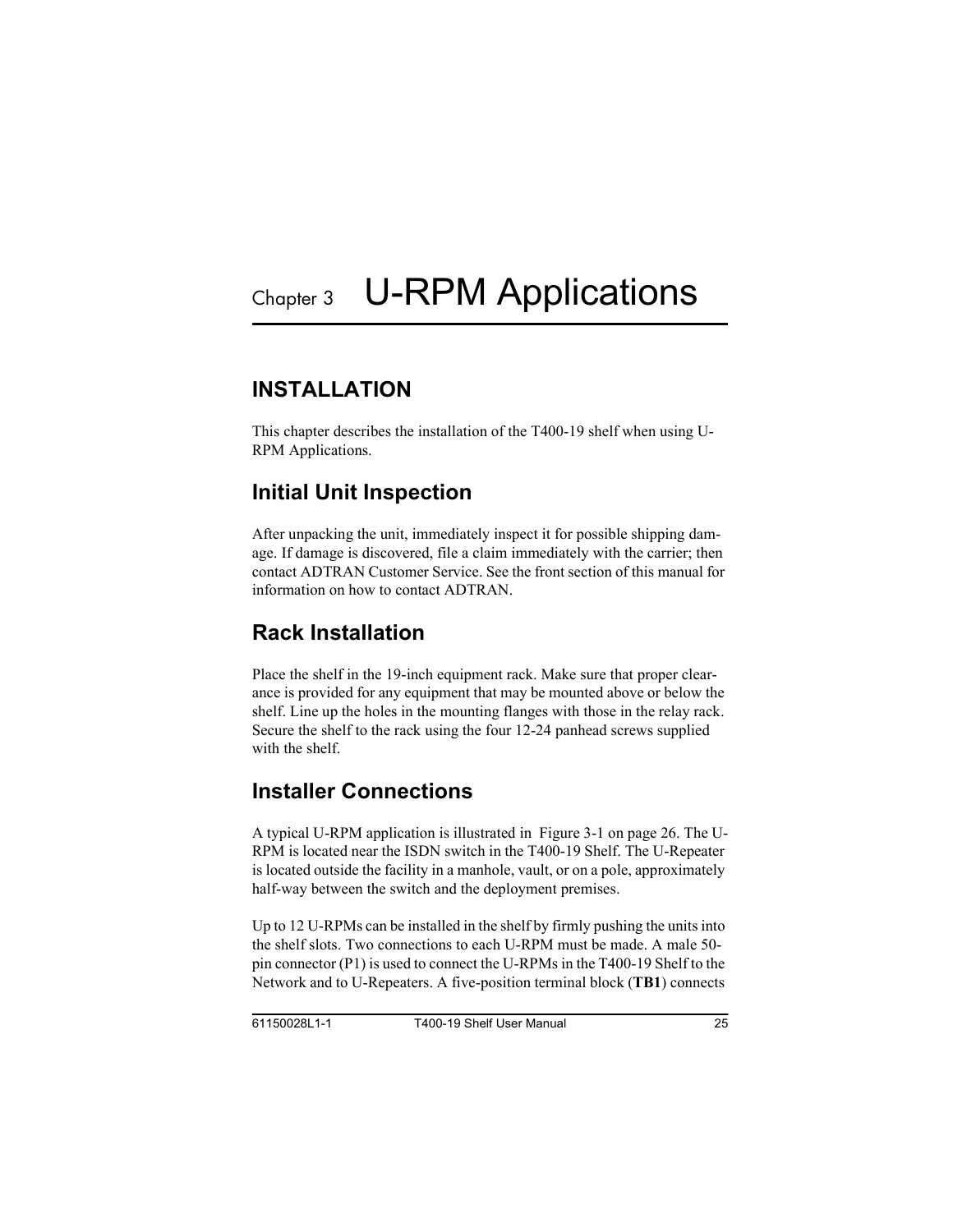<span id="page-25-8"></span><span id="page-25-7"></span>the shelf to an external power supply, alarm, and frame ground. **JP1** is a jumper that selects external power. **SW1** and **SW2** are slide switches that configure **Slot 11** and **Slot 12** for U-RPMs. For an illustration of the T400 Shelf backplane connections, see on [Figure 2-1 on page 20](#page-19-4).



<span id="page-25-10"></span><span id="page-25-6"></span>Figure 3-1. U-RPM Application

#### <span id="page-25-5"></span><span id="page-25-3"></span><span id="page-25-0"></span>**Network Connection**

<span id="page-25-9"></span>Connect the U-interface from the ISDN switch to Tip 1 and Ring 1 of P1 on the T400-19 Shelf backplane using a punchdown block (part number 3353.002) and a 50-pin cable (part no. 3353.003). See [Table 3-1 on page 28](#page-27-0) for the pinouts associated with each slot.

#### <span id="page-25-11"></span><span id="page-25-1"></span>**U-Repeater Connection**

Use the punchdown block to connect the U-signal from the U-RPM to the Tip and Ring pins on the **P1** to the appropriate U-Repeater. See [Table 3-1 on page](#page-27-0)  [28](#page-27-0) for the **P1** pinouts associated with each slot.

#### <span id="page-25-4"></span><span id="page-25-2"></span>Earth Ground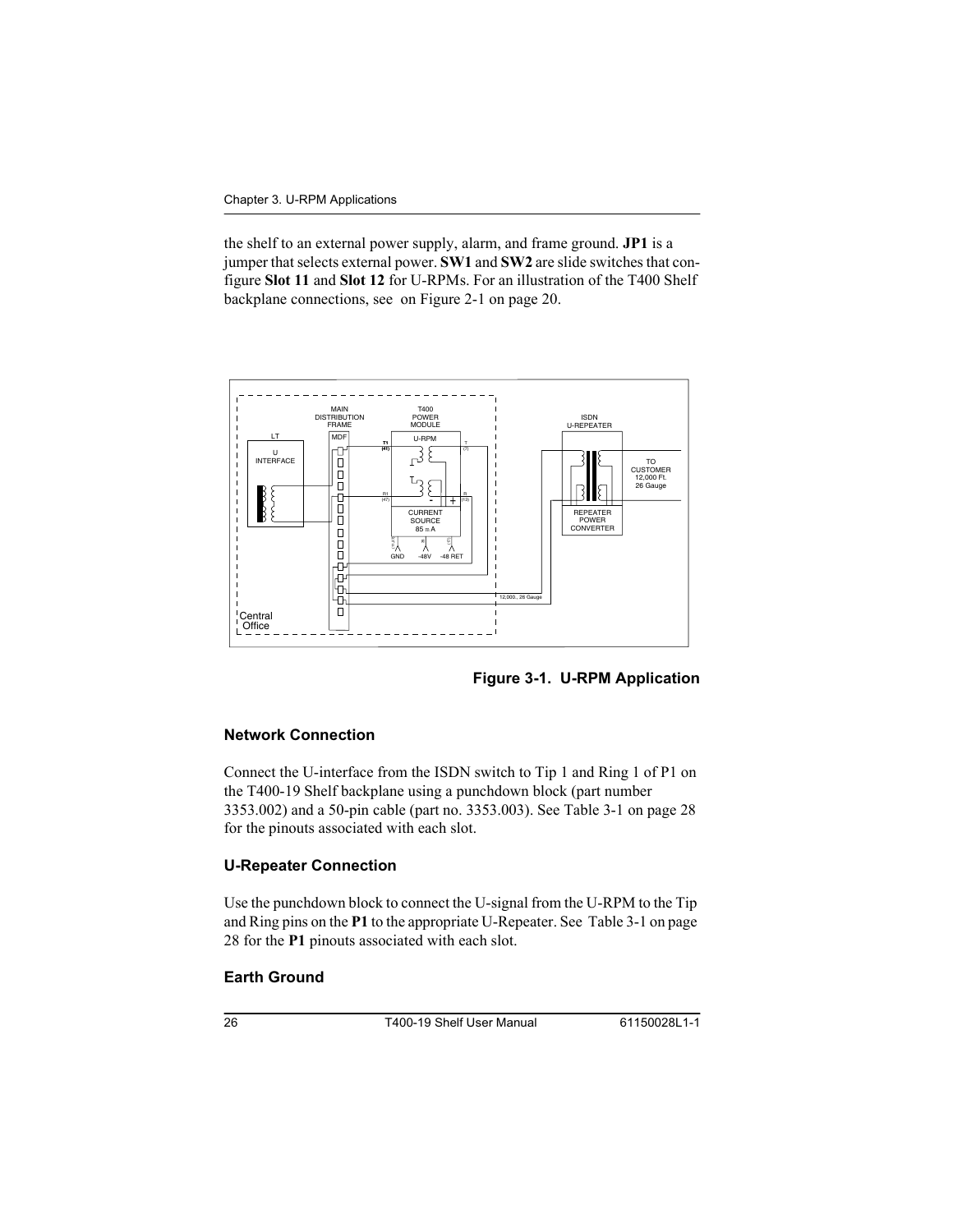<span id="page-26-1"></span>Connect an external earth ground to the **FRMG** connection on **TB1**. Use a 10, 12, or 14 gauge wire.

## <span id="page-26-3"></span><span id="page-26-0"></span>**Powering the Shelf**

Power is supplied by an external -48 VDC power supply which may have a reserve battery supply. When supplying external power, connect the -48 VDC from the supply to the **-48 V** on TB1 as shown in [Figure 2-2 on page 23.](#page-22-2) Then, connect the +48 VDC from the power supply to the **-48 R** on **TB1**. **JP1** should be in the **External** position. **SW1** and **SW2** should be in the **NT1** position.

Use external fusing to protect the external power supply and the T400 Shelf.



<span id="page-26-5"></span><span id="page-26-4"></span><span id="page-26-2"></span>*The installer must make sure that the -48 VDC power supply has sufficient capacity for the number of U-RPMs installed. Each U-RPM has a maximum current requirement of 300 mA. Therefore, a fully loaded shelf would require a maximum of 3.6 amps.*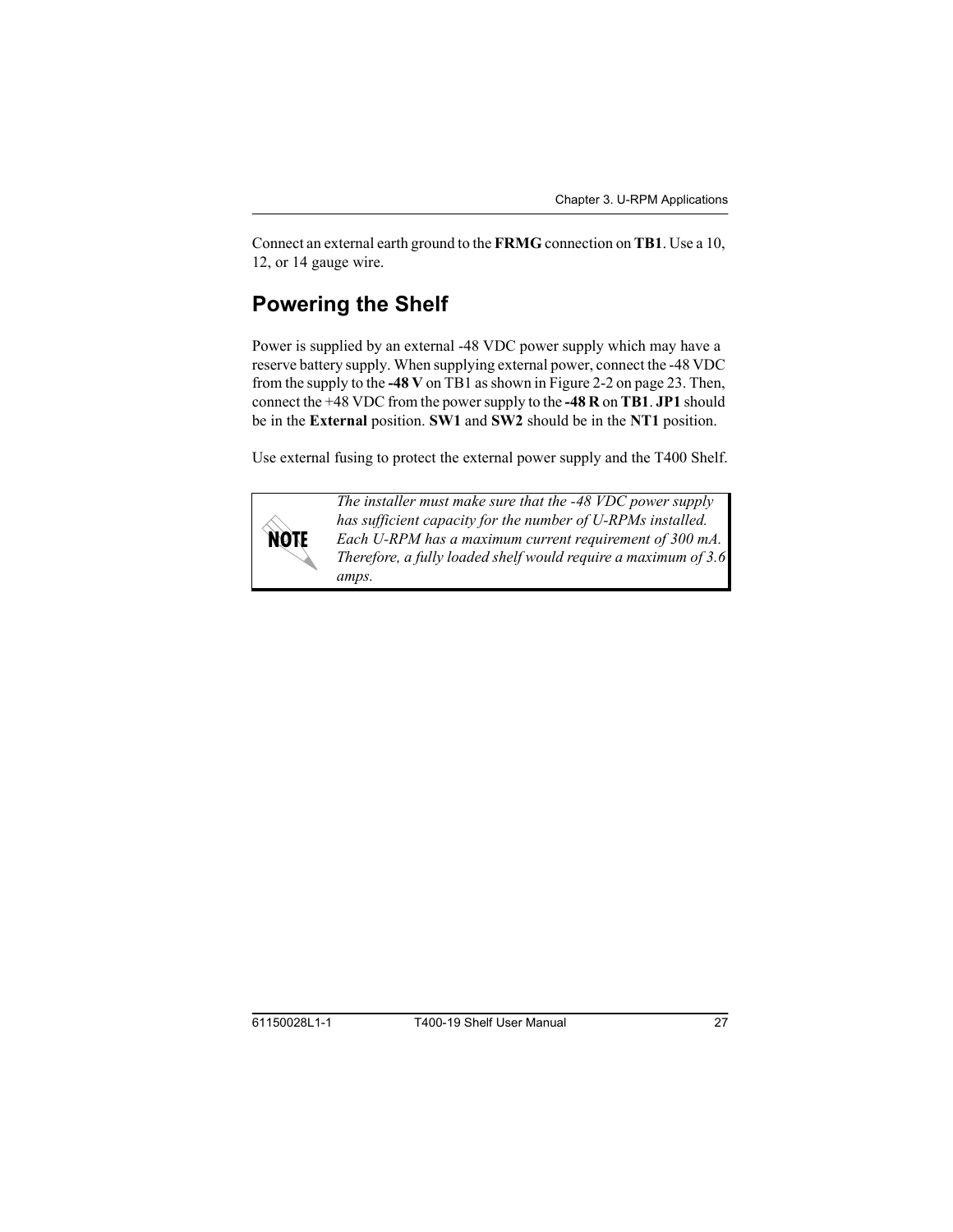<span id="page-27-0"></span>

| T400-19 Slot   | <b>Connection to Switch</b>              | <b>Connection to</b><br><b>U-Repeater</b> |
|----------------|------------------------------------------|-------------------------------------------|
| $\mathbf{1}$   | P <sub>1</sub> -01<br>P <sub>1</sub> -26 | P1-02<br>P <sub>1</sub> -27               |
| $\overline{2}$ | P1-03<br>P <sub>1</sub> -28              | P <sub>1-04</sub><br>P <sub>1</sub> -29   |
| 3              | P <sub>1</sub> -05<br>P1-30              | P <sub>1-06</sub><br>P <sub>1</sub> -31   |
| $\overline{4}$ | P <sub>1</sub> -07<br>P1-32              | P <sub>1</sub> -08<br>P1-33               |
| 5              | P <sub>1</sub> -09<br>P1-34              | $P1-10$<br>P1-35                          |
| 6              | P <sub>1</sub> -11<br>P1-36              | P <sub>1</sub> -12<br>P <sub>1</sub> -37  |
| $\overline{7}$ | P <sub>1</sub> -13<br>P1-38              | P1-14<br>P1-39                            |
| 8              | P <sub>1</sub> -15<br>P <sub>1</sub> -40 | P <sub>1</sub> -16<br>P1-41               |
| 9              | P <sub>1</sub> -17<br>P1-42              | P <sub>1</sub> -18<br>P1-43               |
| 10             | P <sub>1</sub> -19<br>$P1 - 44$          | P <sub>1</sub> -20<br>P <sub>1</sub> -45  |
| $11*$          | P <sub>1</sub> -21<br>P1-46              | P1-22<br>P1-47                            |
| $12*$          | P1-23<br>P1-48                           | P <sub>1</sub> -24<br>P1-49               |

#### Table 3-1. Pinouts for T400 U-RPM Application

\*SW1 and SW2 must be in the NT1 position to use these slots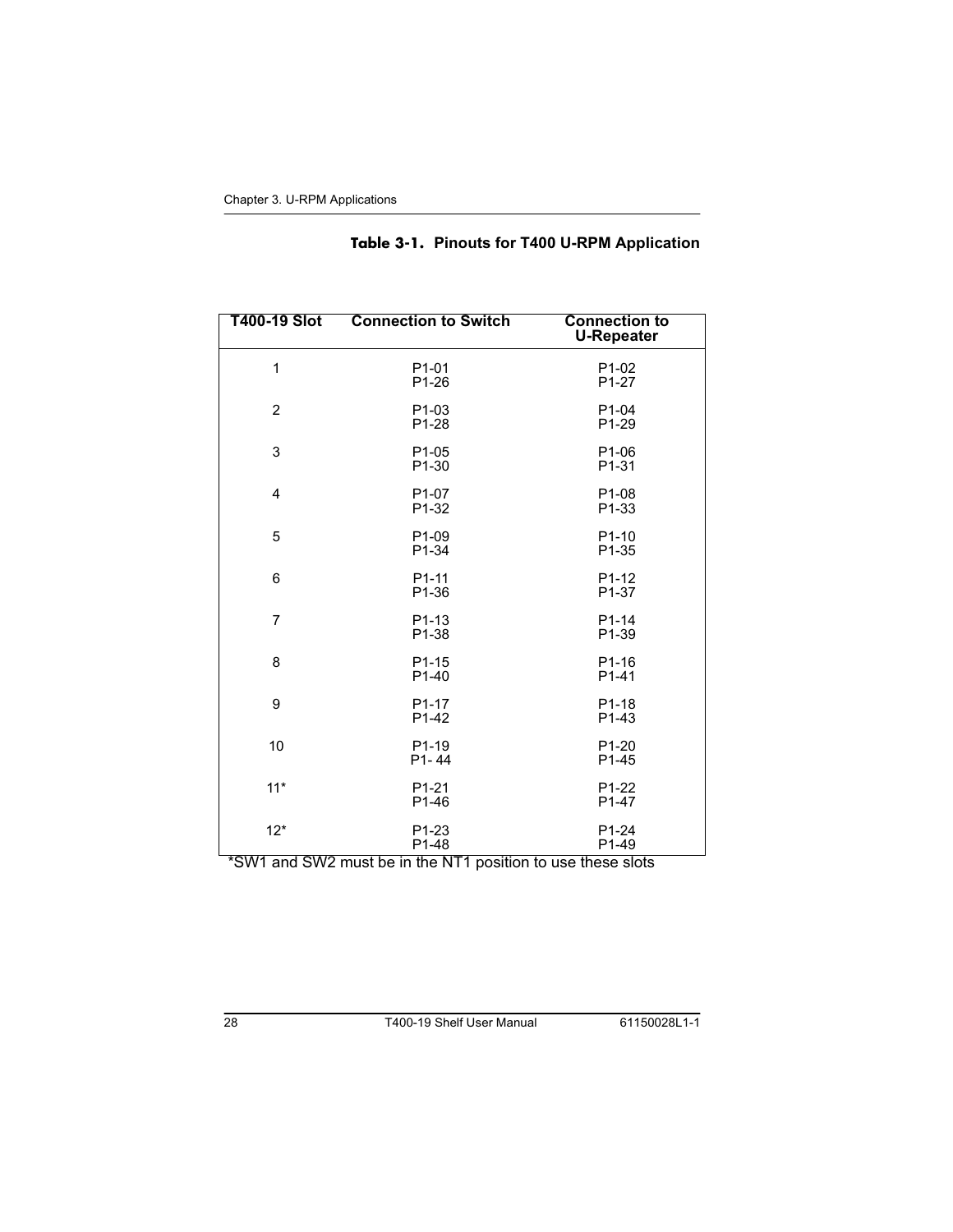## <span id="page-28-7"></span><span id="page-28-1"></span><span id="page-28-0"></span>**INSTALL ATION**

<span id="page-28-11"></span><span id="page-28-5"></span>This chapter describes the installation of the T400-19-inch shelf when using ADTRAN T1 CSU T400 Circuit Packs (part number 1210018L1).

## <span id="page-28-6"></span><span id="page-28-2"></span>**Initial Unit Inspection**

After unpacking the unit, immediately inspect it for possible shipping damage. If damage is discovered, file a claim immediately with the carrier; then contact ADTRAN Customer Service. See the front section of this manual for information on how to contact ADTRAN.

## <span id="page-28-9"></span><span id="page-28-3"></span>Rack Installation

Place the shelf in the 19-inch equipment rack. Ensure proper clearance is provided for any equipment that may be mounted above or below the shelf. Line up the holes in the mounting flanges with those in the relay rack. Secure the shelf to the rack using the four 12-24 panhead screws supplied with the shelf.

## <span id="page-28-8"></span><span id="page-28-4"></span>**Installer Connections**

<span id="page-28-10"></span>In Chapter 1, [Figure 1-1 on page 16](#page-15-1) shows the connections on the printed circuit board between the circuit slots and the power supply. The T400-19 Shelf Backplane connections are shown in [Figure 4-1 on page 30.](#page-29-1) Three male 50 pin connectors, **P1**, **P2**, and **P3**, connect the T400-19 Shelf to the network and terminal equipment.

A five-position terminal block, **TB1**, connects the shelf to an external power supply, alarm, and frame ground. [Table 4-1 on page 30](#page-29-2) lists part numbers for cables and connectors, while [Table 4-2 on page 32](#page-31-0) shows the pinout for each connector.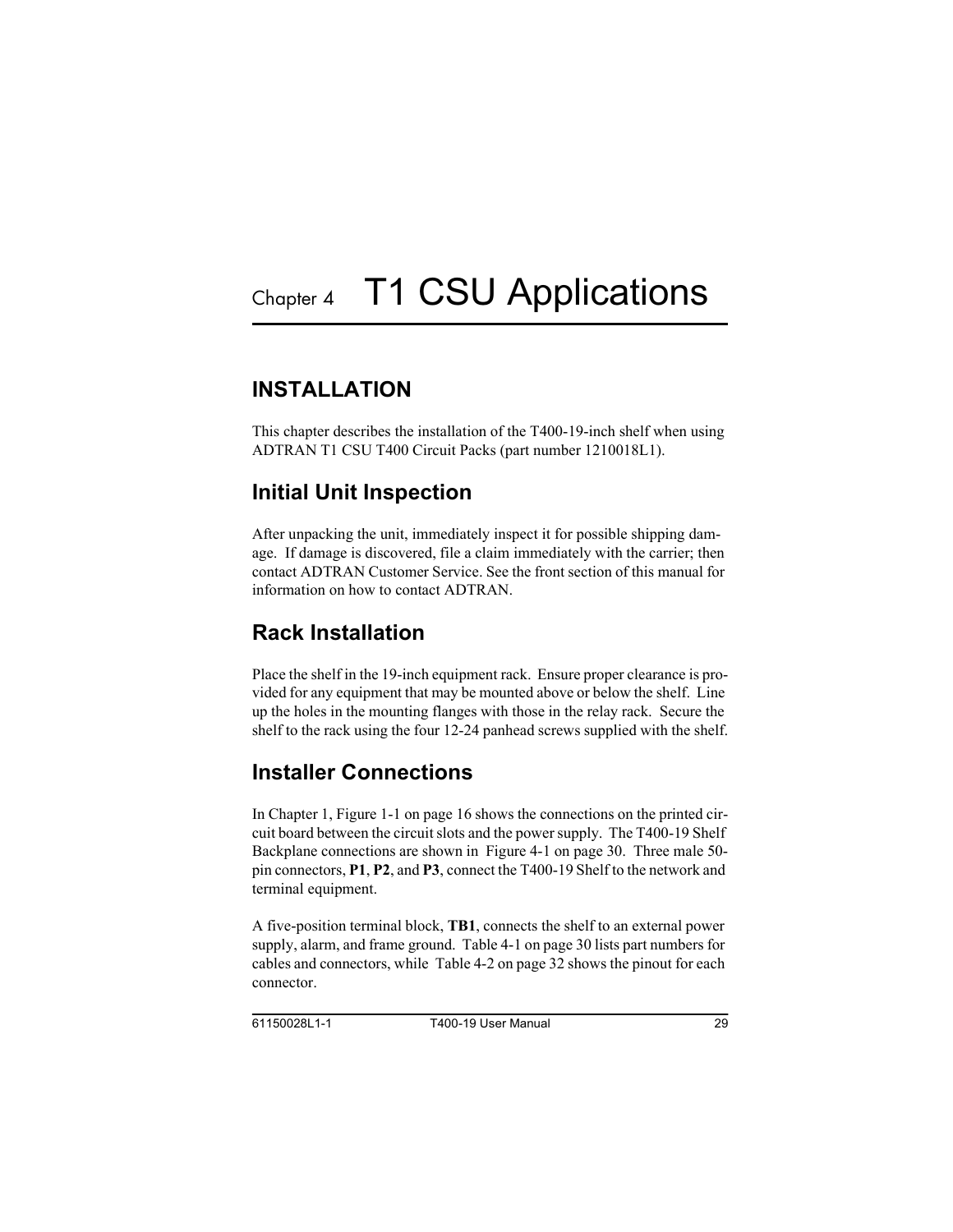Up to 12 T1 CSU T400 Circuit Packs can be installed in the shelf by firmly pushing the units into the shelf slots.



<span id="page-29-2"></span><span id="page-29-1"></span>

#### <span id="page-29-6"></span><span id="page-29-3"></span>Table 4-1. Cables and Connectors Part Numbers

<span id="page-29-7"></span><span id="page-29-4"></span>

| Connector/Cables                                                        | <b>Part Number</b> |
|-------------------------------------------------------------------------|--------------------|
| <b>Punchdown Block</b><br>Cable for Punchdown Block (female to<br>male) | 3353002<br>3353003 |
| Harmonica Block<br>Cable for Harmonica block (male to male)             | 3353001<br>3353004 |

#### <span id="page-29-5"></span><span id="page-29-0"></span>**Network Connection**

The Network is connected to P1 on the T400-19 Shelf. One way to make this connection is to use a punchdown block and a 50-pin cable.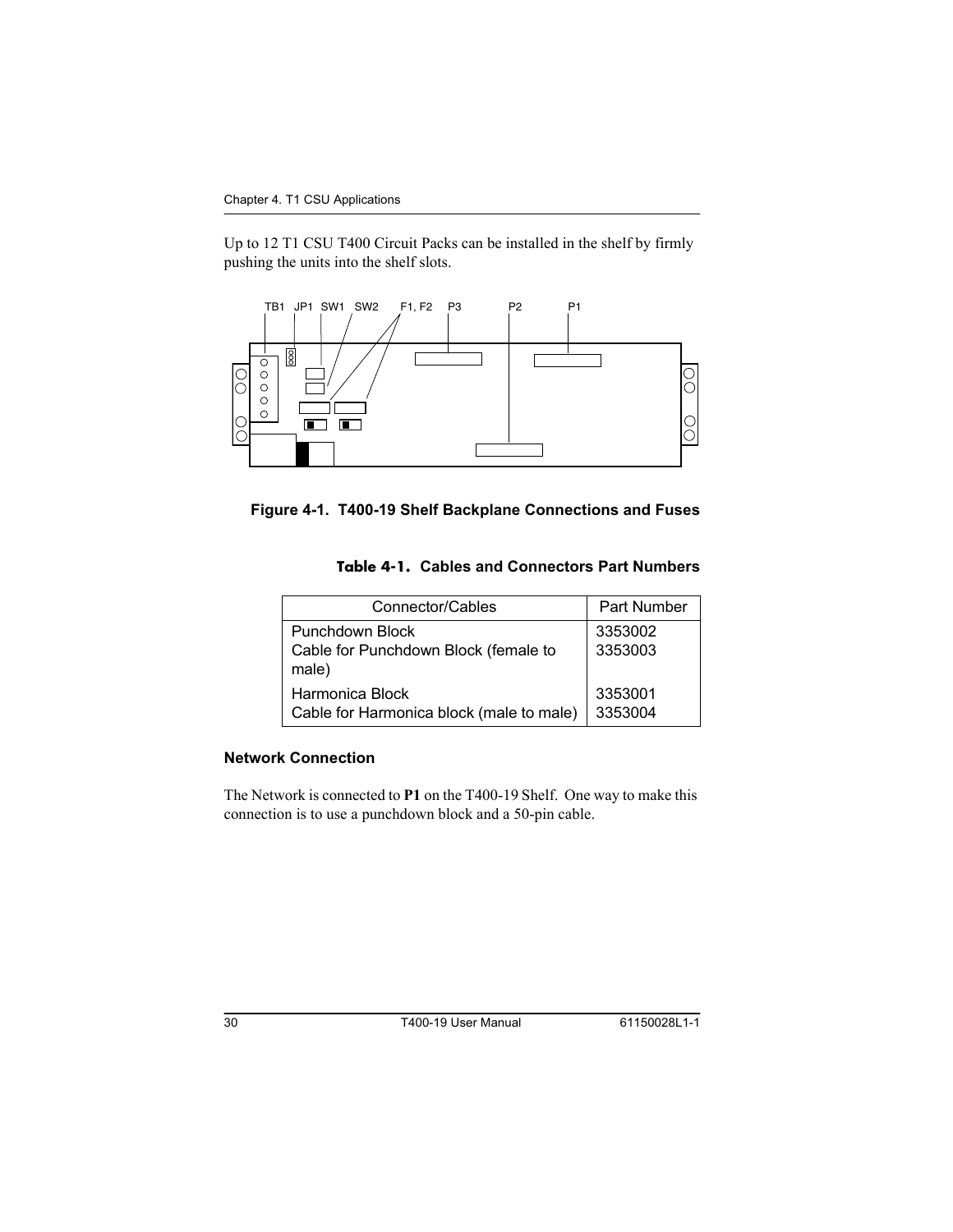#### <span id="page-30-4"></span><span id="page-30-0"></span>**Terminal Equipment Connection**

**P2** and **P3** provide connections to the customer equipment (CPE) from the T1 CSUs. The CPE interface to the T1 CSU can be brought out to a punchdown block or twelve 8-pin modular jacks using two 6-connector harmonica blocks and two 50-pin cables.

#### <span id="page-30-1"></span>**Earth Ground**

<span id="page-30-3"></span>Connect an external earth ground to the **FRMG** connection on **TB1**. Use a 10, 12, or 14 gauge wire.

## <span id="page-30-2"></span>**Power Configuration**

The shelf and the terminal equipment are powered either internally or externally. Internal power is provided by using one or two Type 400 power supplies (part number 1353POWER04). External power is provided by any -48 VDC power source (minimum 3 amp for shelf with 12 T1 CSUs) such as a Ratelco 110 VAC to -48 VDC. **JP1** is a jumper that selects internal or external power. **SW1** and **SW2** are slide switches that configure **Slot 11** and **Slot 12** for either T1 CSUs or internal T400 power supplies.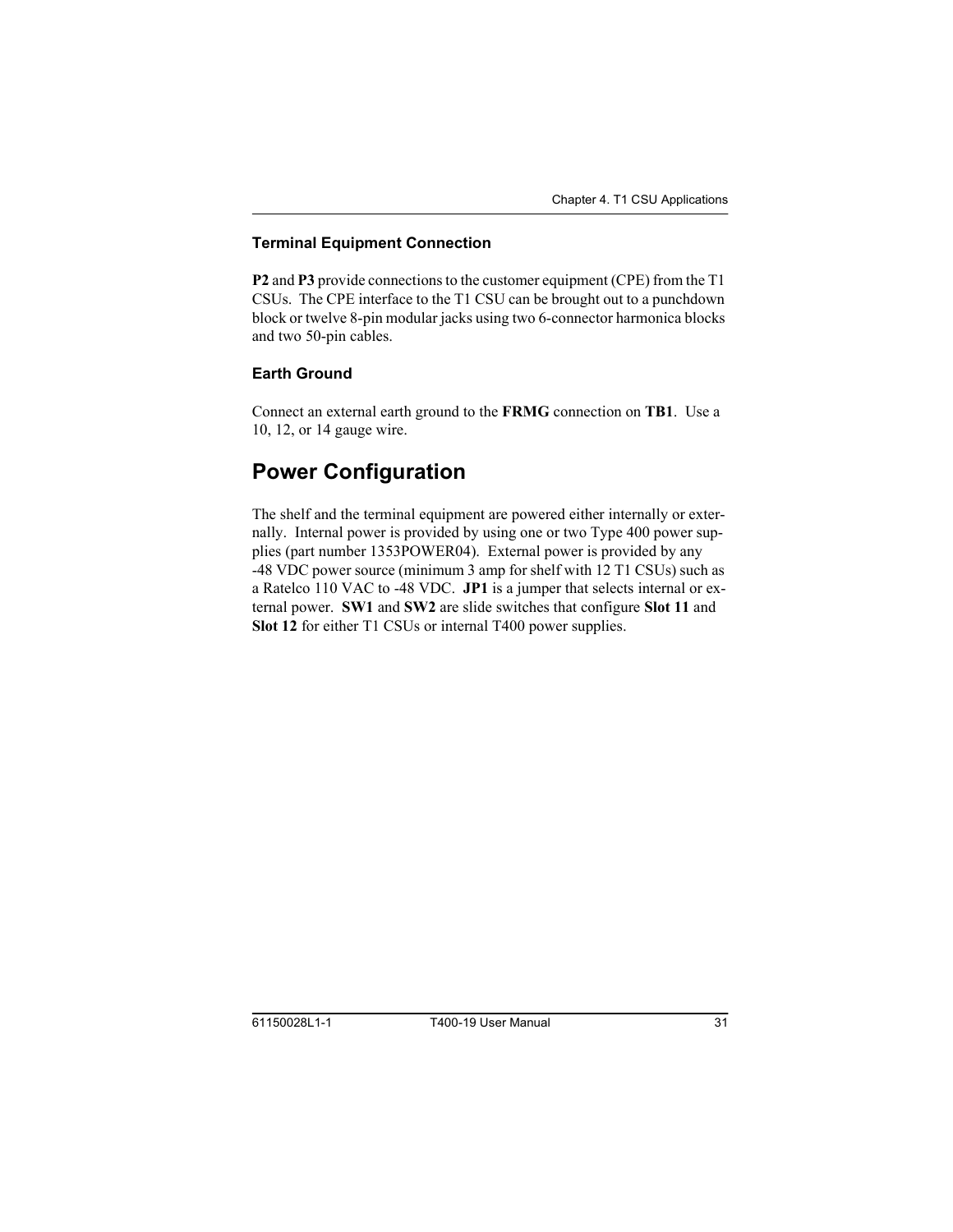|  |  |  |  | Table 4-2. T400-19 Pin Assignments for 25 Pair Connection |
|--|--|--|--|-----------------------------------------------------------|
|--|--|--|--|-----------------------------------------------------------|

<span id="page-31-0"></span>

| <b>Connector P1 - Network Connection for Slots 1-12</b>  |                                                         |                                  |                                     |                                      |  |  |
|----------------------------------------------------------|---------------------------------------------------------|----------------------------------|-------------------------------------|--------------------------------------|--|--|
| <b>Slot</b>                                              | Tip to<br><b>Network</b>                                | <b>Ring to</b><br><b>Network</b> | <b>Tip 1 from</b><br><b>Network</b> | <b>Ring 1 from</b><br><b>Network</b> |  |  |
| $\overline{1}$                                           | 1                                                       | $\overline{26}$                  | $\overline{2}$                      | $\overline{27}$                      |  |  |
| $\overline{2}$                                           | $\overline{3}$                                          | 28                               | 4                                   | 29                                   |  |  |
| $\overline{3}$                                           | 5                                                       | $\overline{30}$                  | $\overline{6}$                      | $\overline{31}$                      |  |  |
| 4                                                        | 7                                                       | $\overline{32}$                  | 8                                   | $\overline{33}$                      |  |  |
| 5                                                        | $\overline{9}$                                          | 34                               | 10                                  | $\overline{35}$                      |  |  |
| 6                                                        | $\overline{11}$                                         | $\overline{36}$                  | $\overline{12}$                     | $\overline{37}$                      |  |  |
| 7                                                        | $\overline{13}$                                         | $\overline{38}$                  | $\overline{14}$                     | $\overline{39}$                      |  |  |
| 8                                                        | 15                                                      | 40                               | $\overline{16}$                     | 41                                   |  |  |
| $\overline{9}$                                           | $\overline{17}$                                         | 42                               | $\overline{18}$                     | 43                                   |  |  |
| 10                                                       | $\overline{19}$                                         | 44                               | $\overline{20}$                     | 45                                   |  |  |
| $\overline{11}$                                          | $\overline{21}$                                         | 46                               | $\overline{22}$                     | 47                                   |  |  |
| $\overline{12}$                                          | $\overline{23}$                                         | 48                               | $\overline{24}$                     | 49                                   |  |  |
|                                                          | <b>Connector P2 - Customer Connection for Slots 1-6</b> |                                  |                                     |                                      |  |  |
| <b>Slot</b>                                              | <b>Tip from</b>                                         | <b>Ring from</b>                 | Tip 1 to                            | Ring 1 to                            |  |  |
|                                                          | <b>Customer</b>                                         | <b>Customer</b>                  | <b>Customer</b>                     | <b>Customer</b>                      |  |  |
| $\overline{1}$                                           | 1                                                       | $\overline{26}$                  | $\overline{2}$                      | $\overline{27}$                      |  |  |
| $\overline{2}$                                           | 5                                                       | $\overline{30}$                  | $\overline{6}$                      | $\overline{31}$                      |  |  |
| 3                                                        | $\overline{9}$                                          | 34                               | 10                                  | 35                                   |  |  |
| 4                                                        | $\overline{13}$                                         | $\overline{38}$                  | $\overline{14}$                     | $\overline{39}$                      |  |  |
| 5                                                        | $\overline{17}$                                         | 42                               | 18                                  | 43                                   |  |  |
| $\overline{6}$                                           | $\overline{21}$                                         | 46                               | $\overline{22}$                     | 47                                   |  |  |
| <b>Connector P3 - Customer Connection for Slots 7-12</b> |                                                         |                                  |                                     |                                      |  |  |
| <b>Slot</b>                                              | <b>Tip from</b>                                         | <b>Ring from</b>                 | Tip 1 to                            | Ring 1 to                            |  |  |
|                                                          | <b>Customer</b>                                         | <b>Customer</b>                  | <b>Customer</b>                     | <b>Customer</b>                      |  |  |
| 7                                                        | 1                                                       | $\overline{26}$                  | $\overline{2}$                      | $\overline{27}$                      |  |  |
| $\overline{8}$                                           | 5                                                       | $\overline{30}$                  | $\overline{6}$                      | $\overline{31}$                      |  |  |
| 9                                                        | $\overline{9}$                                          | 34                               | $\overline{10}$                     | $\overline{35}$                      |  |  |
| $\overline{10}$                                          | $\overline{13}$                                         | $\overline{38}$                  | $\overline{14}$                     | $\overline{39}$                      |  |  |
| $\overline{11}$                                          | $\overline{17}$                                         | 42                               | $\overline{18}$                     | 43                                   |  |  |
| $\overline{12}$                                          | $\overline{21}$                                         | 46                               | $\overline{22}$                     | 47                                   |  |  |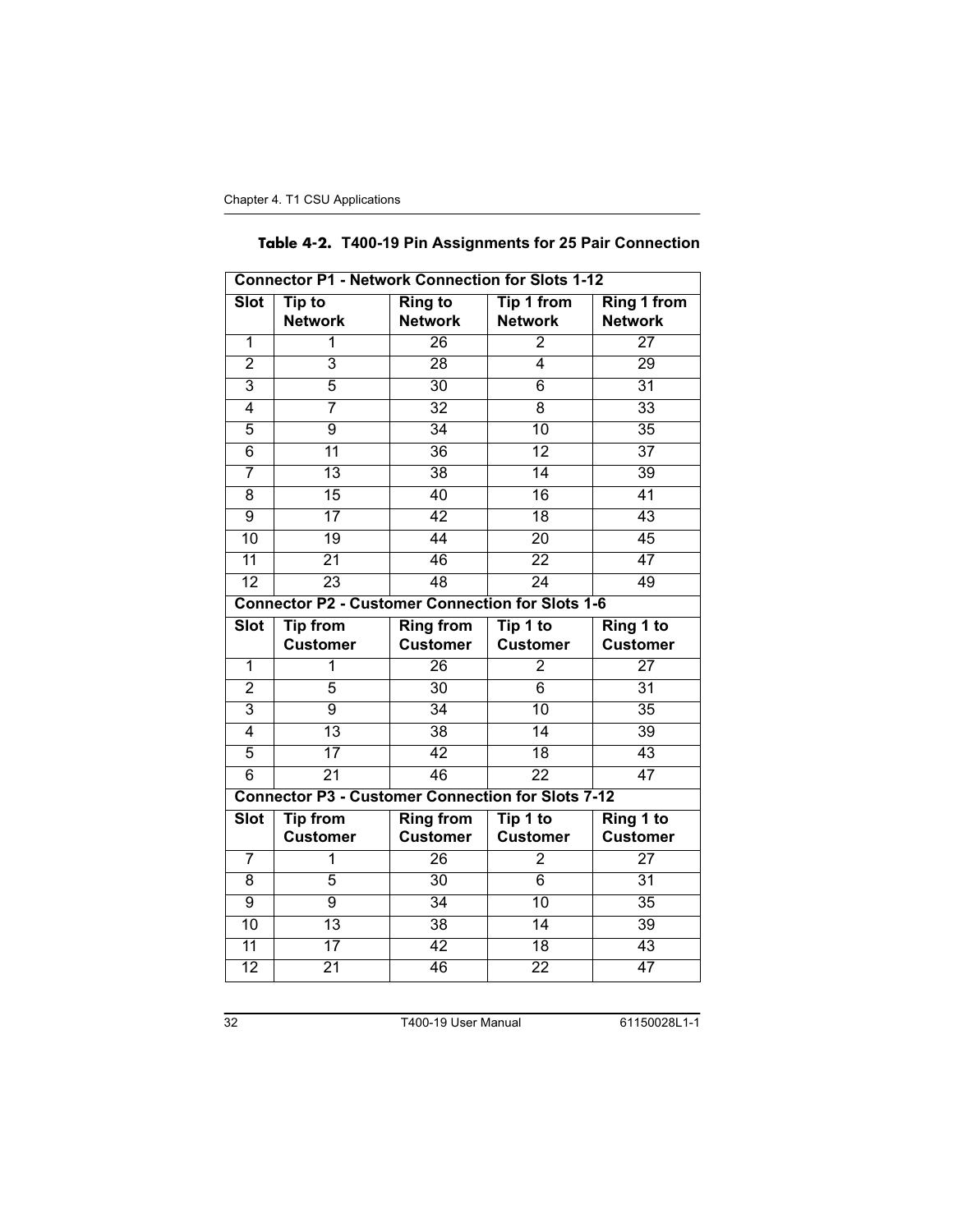## <span id="page-32-2"></span><span id="page-32-0"></span>**Configuration 1- External Power Supply** (Optional Battery Backup)

<span id="page-32-4"></span><span id="page-32-3"></span>In this configuration, power is supplied by an external -48 VDC power supply which may have a reserve battery supply, as shown in Figure 2-2. Up to 12 T1 CSUs may be housed in the shelf in this configuration. When supplying external power, connect the -48 VDC from the supply to the -48 VDC on **TB1**. **JP1** should be in the **External** position. **SW1** and **SW2** should be in the **NT1** position.

External power supplies usually have a **Normally Open**, **Normally Closed**, and **Common** contact for indicating loss of power. Connect the **Normally Closed** contact on the supply to **BATT** on **TB1**, and connect the **Common** contact on the power supply to ground on the power supply. When AC power is lost, the **Normally Closed** contact opens, which alerts the **T1 CSUs** that reserve battery power is now in use. The **T1 CSUs** reserve power to the terminal equipment which alerts the user that AC power is lost.

Use external fusing to protect the external power supply and the T400 Shelf. Consult the user manual supplied with the external power supply for proper fuse ratings.



<span id="page-32-1"></span>Figure 4-2. Configuration 1 - External Power Supply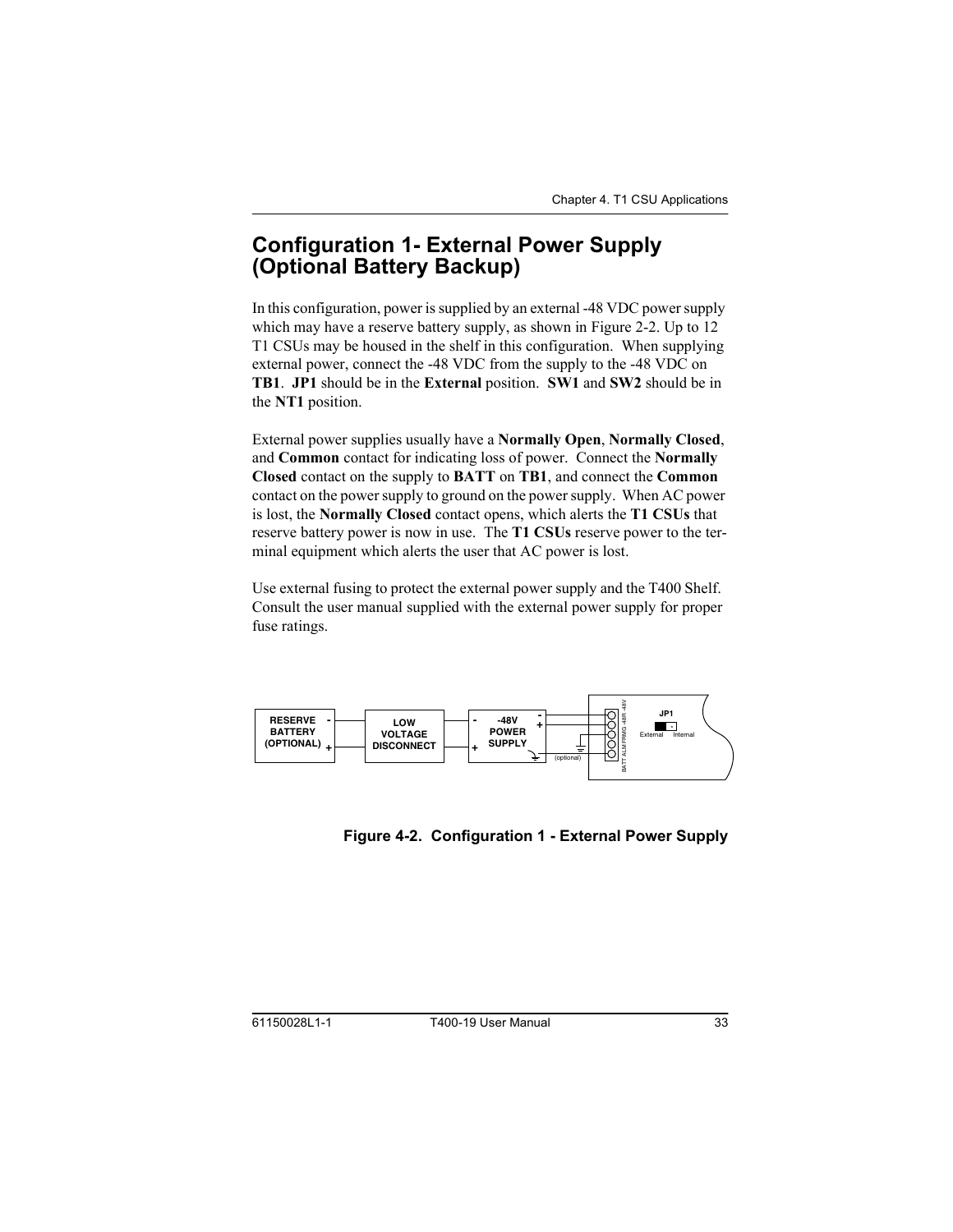## <span id="page-33-2"></span><span id="page-33-0"></span>**Configuration 2 - Internal Power Supply**

<span id="page-33-5"></span><span id="page-33-4"></span><span id="page-33-3"></span>In this configuration, up to 10 T1 CSUs may be housed in Slots 1 through 10 of the shelf. Power is supplied by an internal Type 400 power supply in Slot 12. Additionally, a second redundant power supply may be placed in Slot 11 and engaged as a backup if the first unit fails. **JP1** should be in the **Internal** position. **SW1** and **SW2** should be in the **PWR** position (see Figure 2-1 on [page 30](#page-29-1) and Figure 2-3.).

There are two fuses, **F1** and **F2**, on the power connections for Slot 11 and Slot 12 (See Figure 2-1 on [page 30\)](#page-29-1). These fuses are designed to protect the internal power supplies from a short circuit. Three-amp, **GMT** fuses are installed at the factory. Replacement fuses should be of the same type. An external alarm output is available for the T400 Shelf to indicate that a fuse has blown due to an overcurrent condition. Connect the external alarm to the **ALM** terminal of **TB1**, shown on Figure 2-3. When a fuse blows, -48 VDC powers the external alarm.



<span id="page-33-1"></span>Figure 4-3. Configuration 2 - Internal Power Supply